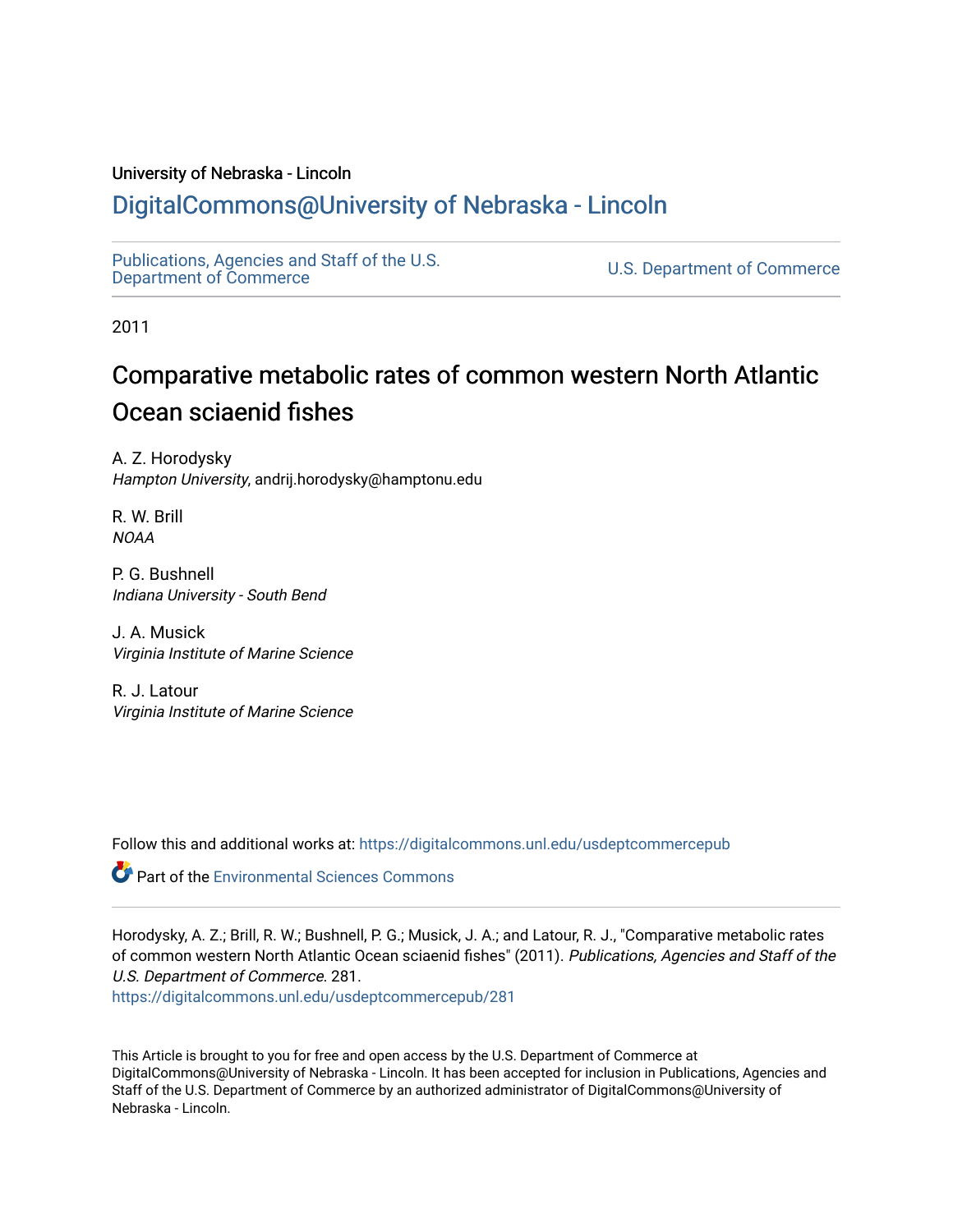



*Journal of Fish Biology* (2011) **79**, 235–255 doi:10.1111/j.1095-8649.2011.03017.x, available online at wileyonlinelibrary.com

### **Comparative metabolic rates of common western North Atlantic Ocean sciaenid fishes**

A. Z. Horodysky\*†, R. W. Brill‡, P. G. Bushnell§, J. A. Musick\* and R. J. Latour\*

*\*Department of Fisheries Science, Virginia Institute of Marine Science, College of William & Mary, Gloucester Point, VA, U.S.A.,* ‡*Cooperative Marine Education and Research Program, Northeast Fisheries Science Center, National Marine Fisheries Service, NOAA, Woods Hole, MA, U.S.A. and* §*Department of Biological Sciences, Indiana University South Bend, South Bend, IN, U.S.A.*

*(Received 17 March 2010, Accepted 27 April 2011)*

The resting metabolic rates  $(R_R)$  of western North Atlantic Ocean sciaenids, such as Atlantic croaker *Micropogonias undulatus*, spot *Leiostomus xanthurus* and kingfishes *Menticirrhus* spp., as well as the active metabolic rates  $(R_A)$  of *M. undulatus* and *L. xanthurus* were investigated to facilitate inter and intraspecific comparisons of their energetic ecology. The  $R_R$  of  $M$ . *undulatus* and  $L$ . *xanthurus* were typical for fishes with similar lifestyles. The  $R_R$  of *Menticirrhus* spp. were elevated relative to those of *M. undulatus* and *L*. *xanthurus*, but below those of high-energy-demand species such as tunas *Thunnus* spp. and dolphinfish *Coryphaena hippurus*. Repeated-measures non-linear mixed-effects models were applied to account for within-individual autocorrelation and corrected for non-constant variance typical of noisy *R*<sup>A</sup> data sets. Repeated-measures models incorporating autoregressive first-order [AR(1)] and autoregressive moving average (ARMA) covariances provided significantly superior fits, more precise parameter estimates (*i.e.* reduced s.e.) and *y*intercept estimates that more closely approximated measured  $R_R$  for *M. undulatus* and *L. xanthurus* than standard least-squares regression procedures.

> Journal of Fish Biology © 2011 The Fisheries Society of the British Isles No claim to original US government works

Key words: intermittent-flow respirometry; metabolism; mixed-effects models; repeated measures; Sciaenidae.

#### **INTRODUCTION**

Energy acquisition and allocation are fundamental processes that integrate organismal physiology, behaviour and biophysics. Ingested energy is apportioned to metabolic requirements and wastes before surpluses can be routed to somatic and gonadal growth (Winberg, 1956; Hewett & Kraft, 1993). Interest in the description, quantification and prediction of energy acquisition and allocation patterns of fishes has led to the development of bioenergetic and individual-based models (Kitchell *et al*., 1977; Boisclair & Tang, 1993; Jobling, 1994). These models link physiology, behaviour

†Author to whom correspondence should be addressed at present address: Living Marine Resources Cooperative Science Center, Department of Marine and Environmental Science, Hampton University, Hampton, VA, U.S.A. Tel.: +1 757 728-6665; email: andrij.horodysky@hamptonu.edu

235

Journal of Fish Biology © 2011 The Fisheries Society of the British Isles

No claim to original US government works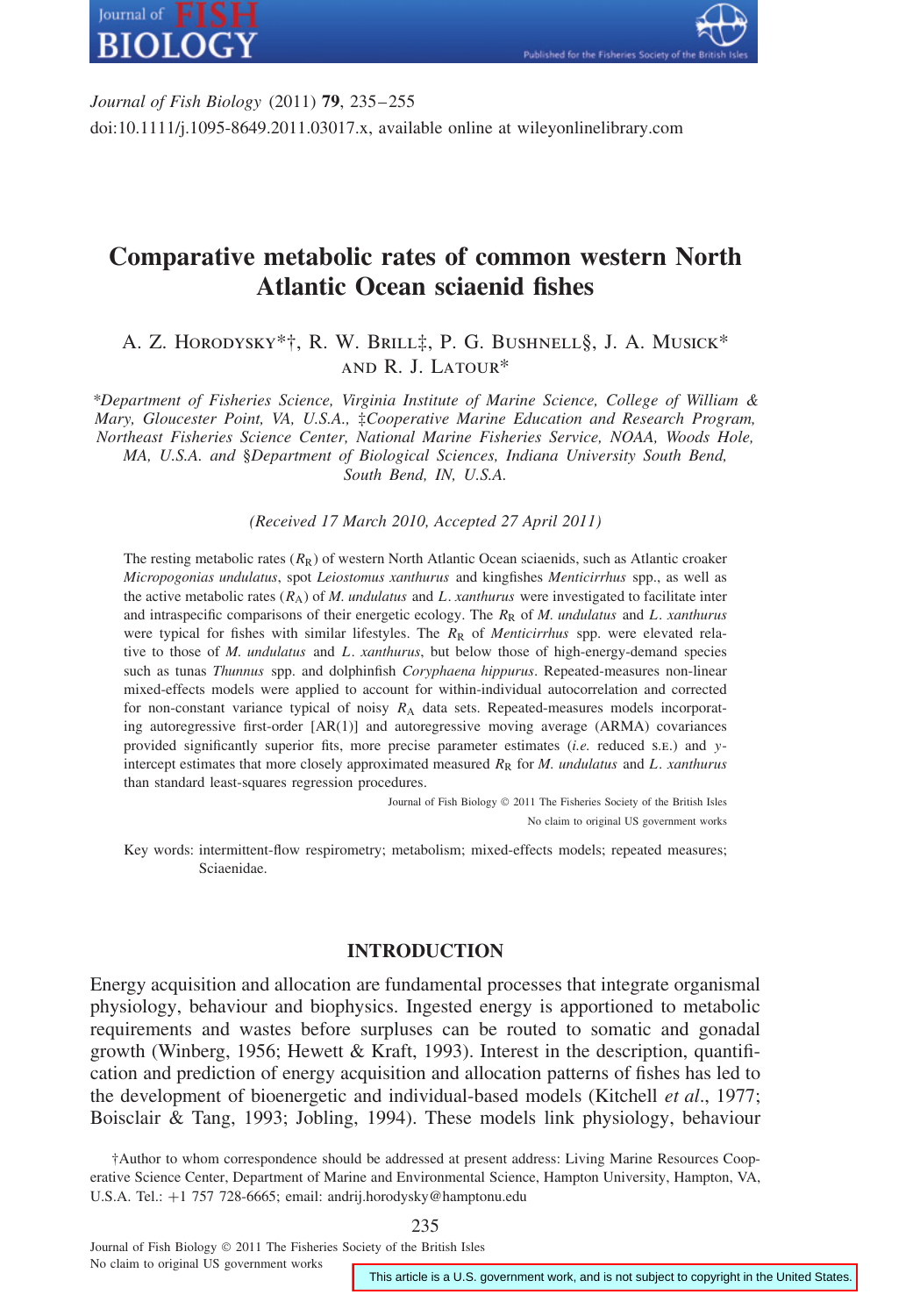and environmental conditions with population dynamics to provide system-level estimates of production and consumption (Kitchell *et al*., 1977; Brandt & Hartman, 1993). Catabolism, generally the largest and most labile component of the energy budgets of fishes, must particularly be understood for such models to generate valid results (Boisclair & Sirois, 1993; Ney, 1993).

Aerobic metabolism ranges from the standard metabolic rate  $[R<sub>S</sub>$ , the rate of oxygen consumption  $(M<sub>O<sub>2</sub></sub>)$  of an inactive, unfed, thermally acclimated subject at rest: Krogh, 1914; Brett & Groves, 1979] to the upper limit set by maximum aerobic metabolic rate ( $R_A$ : Fry, 1947). The  $R_S$  of fishes have been obtained using a variety of techniques, including repeated measurements on the same individual until a minimum rate of oxygen consumption is observed (Steffensen *et al*., 1994; Ferry-Graham & Gibb, 2001), regressing metabolic rate and swimming speed relationships back to zero activity to obtain the *y*-intercept (Brett, 1964; Muir *et al*., 1965) or *via* the use of paralytic agents to isolate minimum costs of organ function (Brill, 1979). More commonly, researchers measure routine or resting metabolic rates  $(R_R)$ , which include the oxygen consumption of fishes exhibiting minor spontaneous activity (Beamish, 1964; Prosser, 1973). Active metabolic rate  $(R_A)$  is generally measured as the oxygen consumption at increments of enforced activity leading up to the maximum sustainable speed or after exhaustive exercise (Brett, 1965; Soofiani & Priede, 1985).

Multiple environmental and biological factors influence the metabolic rates of fishes. The former include temperature and salinity (Hettler, 1976; Moser & Hettler, 1989; Wuenschel *et al*., 2004), dissolved oxygen (Fitzgibbon *et al*., 2007) and photoperiod (Boef & Le Bail, 1999; Jonassen *et al*., 2000). The interactive effects of temperature and dissolved oxygen have received considerable attention because of their spatial and temporal variability in aquatic systems (Taylor & Peck, 2004). Biological factors affecting metabolic rates of fishes include body mass (Brett & Groves, 1979; Clarke & Johnston, 1999), ontogeny (Oikawa *et al*., 1991; Post & Lee, 1996), life history (Metcalfe *et al*., 1995), individual disposition (McCarthy, 2001), stress (Barton & Schreck, 1987) and nutritional condition (Alsop & Wood, 1997). Additionally, the assimilation and biochemical transformation of food, termed specific dynamic action (SDA), elevate oxygen consumption and reduce the energy available to an organism for other activities (Beamish, 1974; Secor, 2009).

Comparative methods have provided novel insights into the form–function– environment relationships of teleost metabolic systems and how they affect behaviour (Metcalfe *et al*., 1995), habitat utilization (Chapman *et al*., 1995, 2002), distribution and movement (van Dijk *et al*., 1999), tolerance to environmental variables (MacIsaac *et al*., 1997; Pichavant *et al*., 2001), interspecific, intraspecific and predator–prey interactions (Morris & North, 1984), aquaculture (Brougher *et al*., 2005) and bioenergetics (Hartman & Brandt, 1995; Burke & Rice, 2002). Despite the rich literature on teleost metabolic physiology (Clarke & Johnston, 1999), however, such data are sparse for many managed neritic fishes such as teleosts of the family Sciaenidae that support valuable commercial and recreational fisheries along the U.S. east coast. Sciaenids occupy a myriad of habitats in freshwater, estuarine and reef-associated marine systems, but are most speciose in neritic waters, where species-specific ecomorphologies and microhabitats result in niche separation (Myers, 1960; Chao & Musick, 1977). Temperature, salinity and dissolved-oxygen levels in estuaries used by sciaenids are highly variable (Breitburg, 2002). Previous studies have demonstrated that sciaenid fishes are good candidates for comparative study by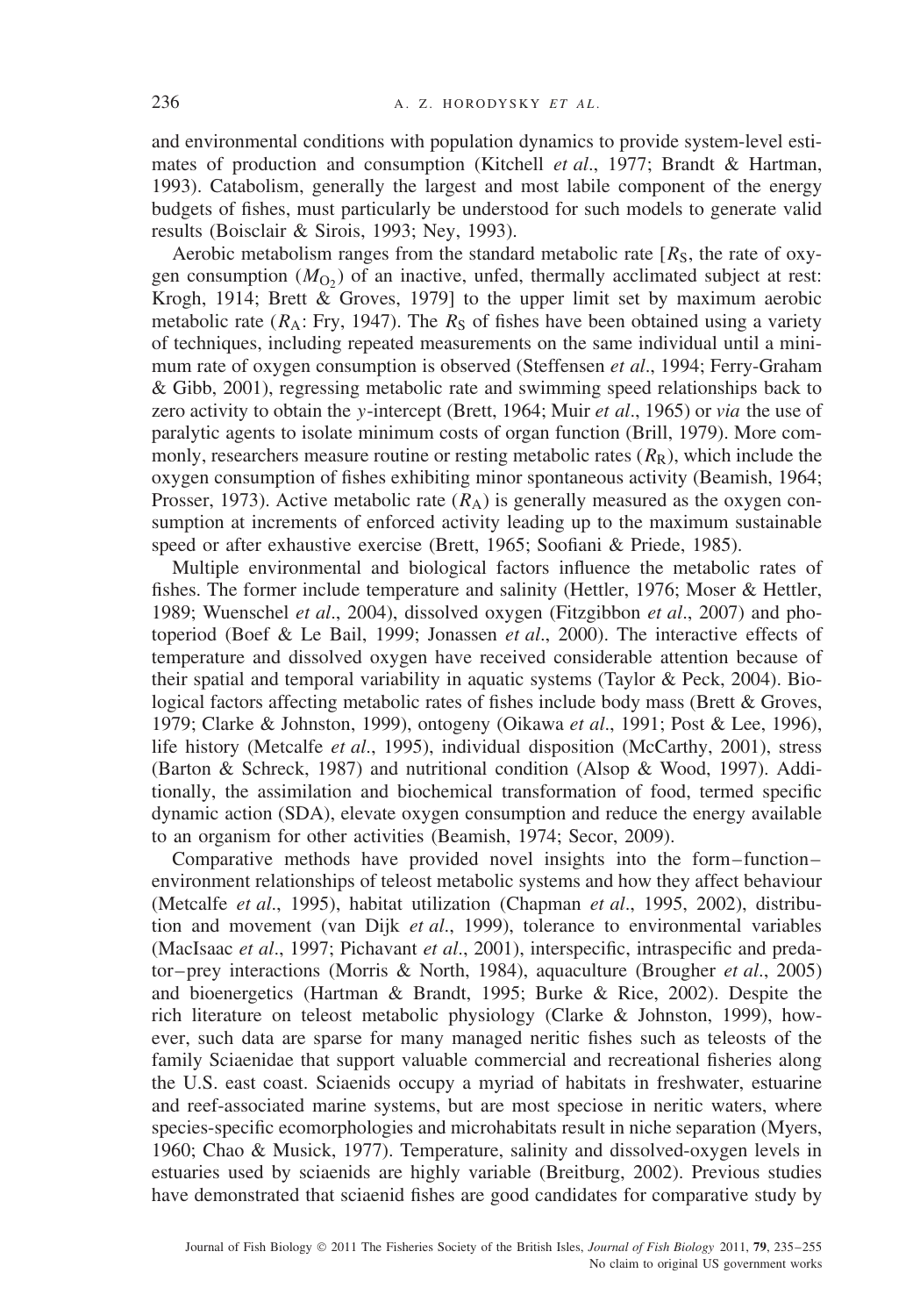virtue of their taxonomic, morphological and microhabitat diversity (Chao & Musick, 1977; Horodysky *et al*., 2008*a, b*), but there has been little comparative study of their metabolic rates. This study therefore uses intermittent-flow respirometry to assess  $R_R$ in four sciaenid species and  $R_A$  and costs of transport  $(C)$  in two species.

### **MATERIALS AND METHODS**

#### ANIMAL COLLECTION AND HUSBANDRY

Experimental and animal care protocols were approved by the College of William and Mary's Institutional Animal Care and Use Committee and followed all relevant laws of the U.S. Atlantic croaker *Micropogonias undulatus* L. (1766), spot *Leiostomus xanthurus* Lacépède 1802, northern kingfish *Menticirrhus saxatilis* (Bloch & Schneider 1801) and southern kingfish *Menticirrhus americanus* (L. 1758) were captured by hook and line (Table I). Animals were maintained in recirculating 1855 l aquaria at mean  $\pm$  s.e. 15  $\pm$  1 $\degree$  C (winter) or 25 ± 2◦ C (summer) and fed a combination of frozen Atlantic menhaden *Brevoortia tyrannus* (Latrobe 1802), squid *Loligo* sp. and commercially prepared food (AquaTox flakes; Zeigler; www.zeiglerfeed.com) (Table I). Prior to each trial, subjects were isolated and fasted for 48 h to ensure complete gastric evacuation. At the conclusion of each trial, wild subjects were tagged with a small plastic identification tag (Hallprint Pty Ltd; www.hallprint.com) and released to the captive research population.

#### AUTOMATED INTERMITTENT-FLOW RESPIROMETRY

Automated intermittent-flow respirometry was used to determine the  $R_R$  of four sciaenid species and the *R*<sup>A</sup> of *M*. *undulatus* and *L*. *xanthurus* (Steffensen, 1989). In this technique, a respirometer, submerged in a flow-through outer bath, experiences repeated cycles of two computer-driven flow regimes over *c.* 36–48 h: flow-through chamber ventilation (5–10 min), when fresh sea water from the outer bath is flushed through the metabolic chamber, and closed-chamber  $M<sub>O<sub>2</sub></sub>$  recording (5–60 min) intervals, where flushing ceases, effectively sealing the respirometer (Fig. 1). Accordingly, intermittent-flow respirometry eliminates wash-out problems of traditional flow-through respirometry and avoids the carbon dioxide and metabolite accumulation issues that plague closed respirometry (Steffensen, 1989). Furthermore, this computer-driven technique records metabolic rates with high temporal resolution over several days without the constant presence of a researcher, facilitating high data yields with reduced potential for human movement and noise biasing  $M<sub>O</sub>$ , upwards (Steffensen, 2002).

| Species                 | n  | $M$ (g)        |
|-------------------------|----|----------------|
| (a)                     |    |                |
| Micropogonias undulatus | 42 | $254(30-790)$  |
| Leiostomus xanthurus    | 39 | $90(4-240)$    |
| Menticirrhus saxatilis  | 9  | $236(105-475)$ |
| Menticirrhus americanus | 6  | $211(130-250)$ |
| (b)                     |    |                |
| Micropogonias undulatus | 15 | $274(75-480)$  |
| Leiostomus xanthurus    | 12 | $121(55-196)$  |
|                         |    |                |

Table I. Species, sample size (*n*) and individual mean (range in parentheses) mass (*M*) of four sciaenid fishes investigated in (a) resting metabolic rate  $(R_R)$  and (b) active metabolic rate experiments

Journal of Fish Biology © 2011 The Fisheries Society of the British Isles, *Journal of Fish Biology* 2011, **79**, 235–255 No claim to original US government works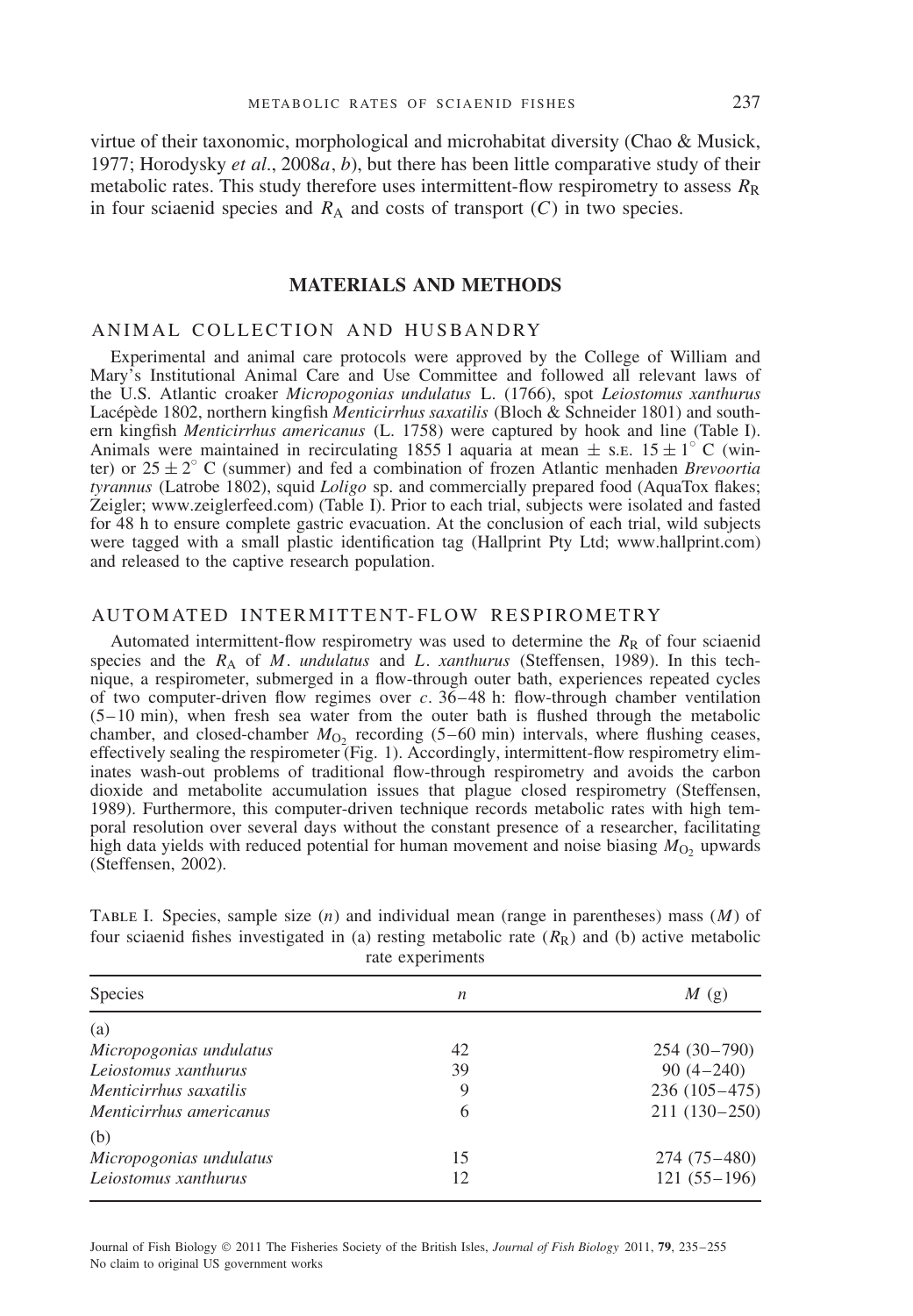

Fig. 1. Schematic representation of the metabolic chambers used in experiments. (a) Computing equipment and oxygen electrodes. (b) Experimental intermittent-flow respirometry chamber for resting metabolic rate (*R*R) experiments (F, flushing pump; R, recirculating pump); the species illustrated is *Leiostomus xanthurus*. (c) Experimental intermittent-flow Blažka swim chamber for active metabolic rate (R<sub>A</sub>) experiments (F, the flush pump); the species illustrated is *Micropogonias undulatus*. Filtered, oxygenated sea water was introduced to the system *via* the spigot on the left of (b) and (c)  $\left(\cdots\right)$  and exited the system *via* through-hull fitting (b) or standpipe (c).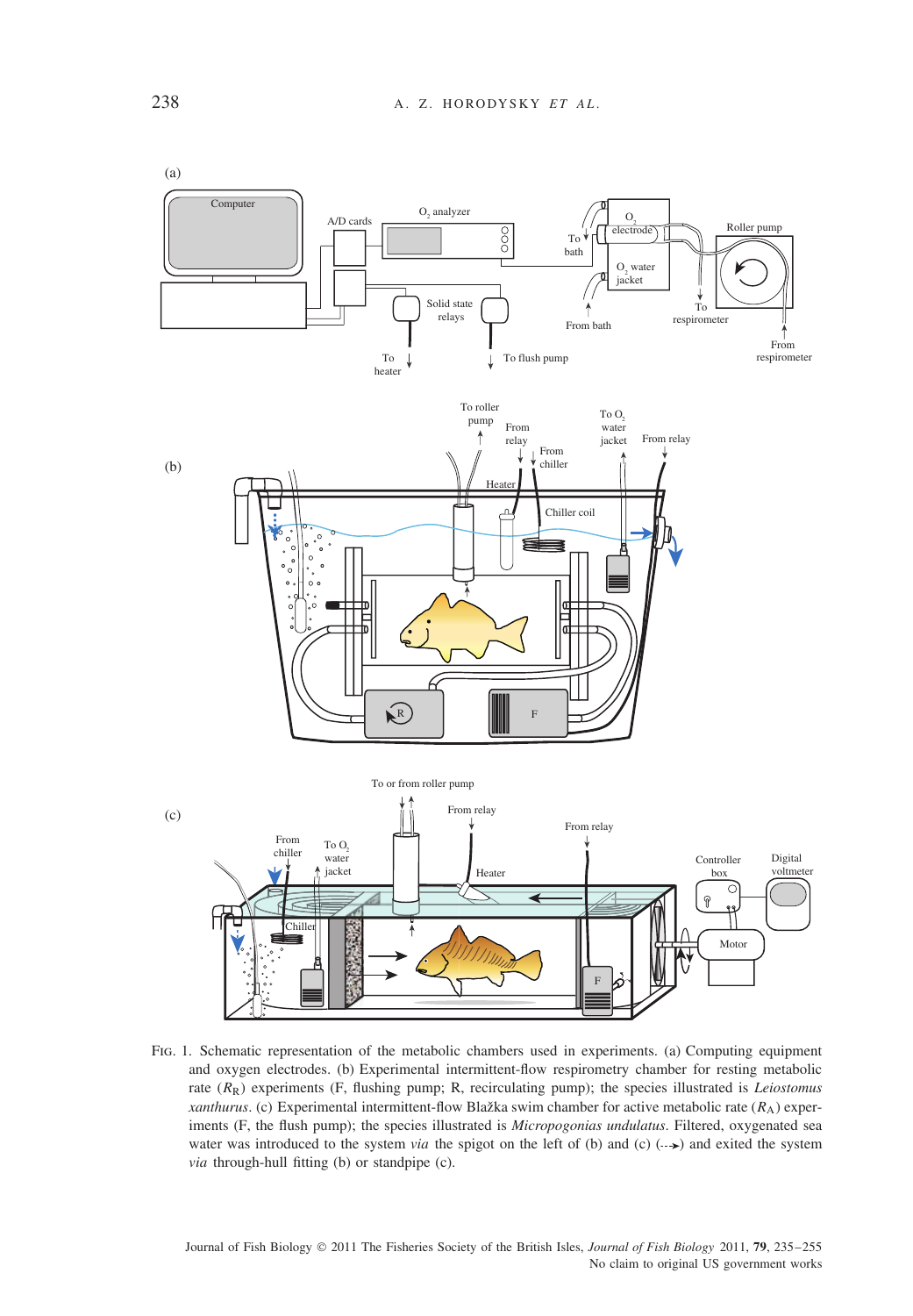#### RESTING METABOLIC RATE

The  $R_R$  were assessed as the  $M_{O_2}$  (mg kg<sup>-1</sup> h<sup>-1</sup>) of a thermally acclimated, unfed subject at low-level spontaneous motor activity. For each experiment (24–48 h), a subject was netted from its holding tank, weighed (g) and transferred depending on body mass (*M*) to a 0·35 or 7·40 l acrylic respirometer (Loligo Systems; www.loligosystems.com) that was submerged in a flow-through outer bath [Fig. 1(b)]. Temperature-controlled, aerated and filtered sea water was delivered to the bath with an approximate system-wide turnover rate of 20–30% h<sup>-1</sup> (Dowd *et al.*, 2006). The  $M_{O_2}$  was measured during closed-respirometer intervals that were temporally adjusted until a subject extracted *c.* 20–30% of the dissolved oxygen from the sea water. At predetermined intervals, the respirometer was flushed with fresh sea water by a small pump submerged in the outer bath, forcing the oxygen-depleted water through a PVC chimney to be re-aerated and mixed in the outer bath. During both recording and flushing cycles, water within the respirometer was continually mixed by a small recirculating pump external to the chamber (Steffensen, 1989). Flushing and recirculating flows were diffused by baffles within the respirometer and the entire assembly was covered with black plastic to minimize visual disturbance. Respirometer turnover rates were 200–500% per flushing cycle. Collectively,  $R_R$  experiments were conducted at 10, 15, 20 and 25 $\degree$  C; when holding temperatures differed from experimental temperatures (difference  $\langle 5^\circ \rangle$  C), acclimation occurred at the rate of *c*.  $1^\circ$  C h<sup>-1</sup>.

#### CALCULATION OF OXYGEN UPTAKE

The partial pressure of oxygen  $(P<sub>O</sub>$ , mm Hg) in respirometers was continuously measured with a polarographic electrode (Radiometer A/S; www.radiometer.dk) mounted in a water-jacketed cuvette (Loligo Systems) and connected to a digital oxygen meter (either Radiometer A/S or Cameron Instruments Company; www.cameroninstruments.com). Water temperature, time and  $P_{O_2}$  were oversampled, averaged to  $1 \text{ s}^{-1}$  to remove electronic noise, and recorded with a computerized data acquisition system by a custom Dasylab 7.0 worksheet interfacing with a QuattroPro 11.0 spreadsheet (www.adeptscience.co.uk). The  $P_{\text{O}_2}$ values were converted to oxygen content (mg  $O_2$  1<sup>-1</sup>) for a given temperature and salinity following Richards (1965) and Dejours (1975). To help ensure the linearity of the rate of change of oxygen concentration with time, data from the first 60–180 s at the conclusion of the flush cycle were excluded from calculations. Oxygen uptake ( $M<sub>O</sub>$ , mg h<sup>-1</sup>) for a given measurement period was calculated from the time course of  $P_{\text{O}_2}$  change (Steffensen, 1984):

 $M_{\text{O}_2} = V \Delta P_{\text{O}_2} \Delta t^{-1} \alpha^{-1}$ , where *V* is the respirometer volume (1) corrected for fish volume,  $\Delta P_{Q_2} \Delta t^{-1}$  is the slope of the linear regression of  $P_{Q_2}$  and time, and *α* is the oxygen solubility coefficient. The mass-specific  $R_R$  (mg O<sub>2</sub> kg<sup>-1</sup> h<sup>-1</sup>) were calculated by dividing absolute  $M_{\text{O}_2}$  (mg h<sup>-1</sup>) by the  $\hat{M}$  of the fish (in kg).

After being placed in the respirometer, most individuals displayed elevated metabolic rates for 1–3 h. These data were removed from analyses. Additionally, regressions of  $P_{\text{O}_2}$  and time with  $r^2$  values <0.9 were excluded from consideration (Hölker, 2003). The  $R_R$  for each species were calculated by fitting a normal distribution to the frequency distribution of  $M_{\text{O}_2}$ measurements (Steffensen *et al*., 1994).

#### *R*<sup>R</sup> ANALYSES

To investigate the effects of temperature on *M*. *undulatus* and *L. xanthurus*  $R_R$ , power models were fitted *via* non-linear least squares to data for each species pooled across temperature and compared results to model parameterized with a temperature covariate (following Kimura, 2008). Model fits were evaluated using an information theoretic approach (Akaike, 1973; Burnham & Anderson, 2002). As all experiments for both *Menticirrhus* species were conducted at 25◦ C, models for those species instead were parameterized with species as a covariate rather than temperature. All  $\overline{R}_R$  data were modelled assuming additive error:

$$
R_{\mathcal{R}_i} = a_i M_i^{b_i} + \varepsilon_i,\tag{1}
$$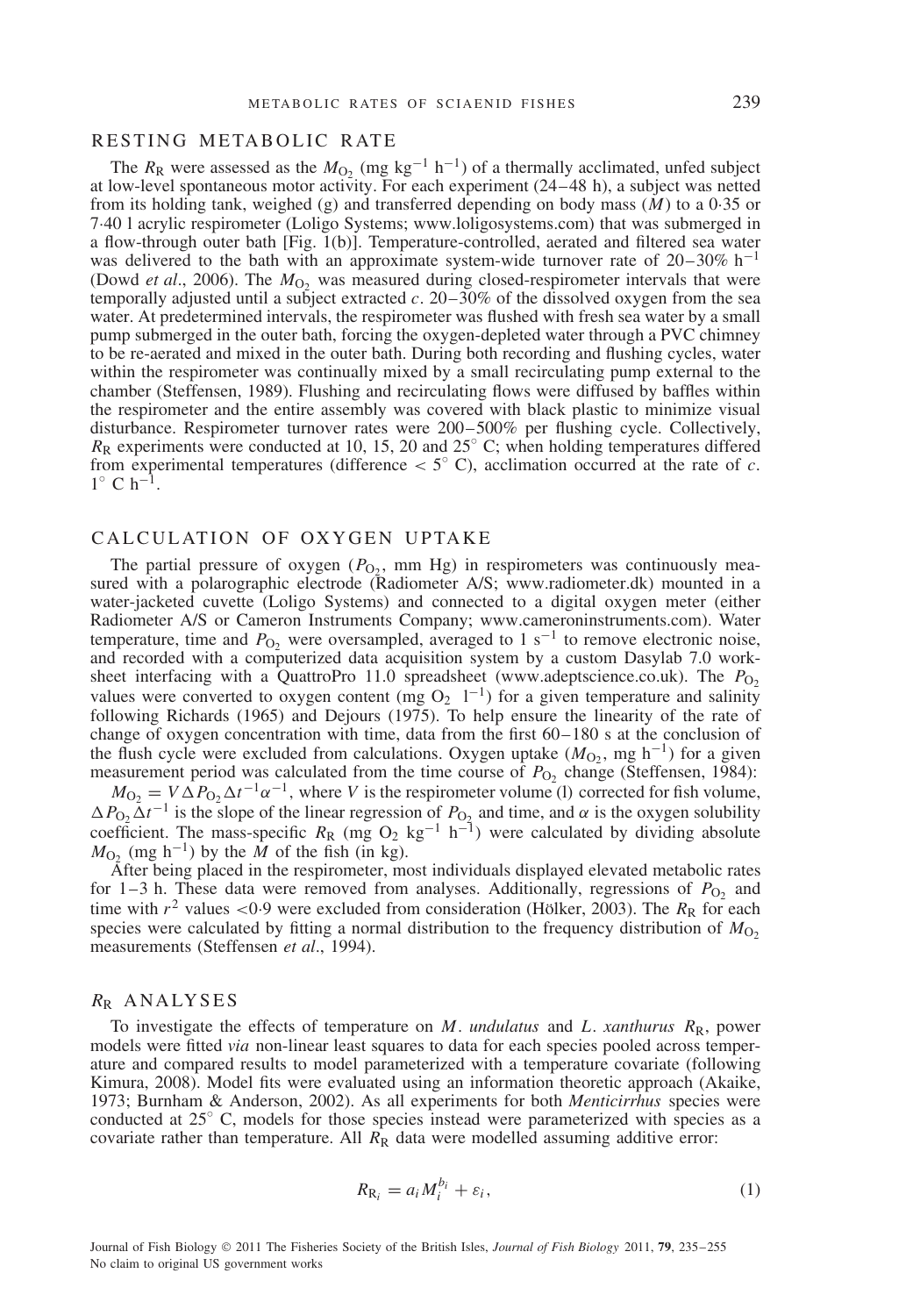where for the *i*th individual,  $R_{\text{R}i}$  is the resting metabolic rate,  $M_i$  is body mass (kg),  $a_i$  is a constant,  $b_i$  is the shape parameter,  $\varepsilon_i$  is the error term, and  $\begin{pmatrix} a_i \\ b_i \end{pmatrix}$ *bi*  $\left(\begin{array}{c} \beta_{0a} + x_{iT} \beta_{Ta} \\ \beta_{0b} + x_{iT} \beta_{Tb} \end{array}\right)$ , where *T* designates either the temperature or species group covariate. Fitting models using this approach summarizes information in a manner that functionally relates population parameters to covariates of interest, such as temperature or species group (Kimura, 2008). One interpretation of this approach is that the covariates make adjustments to underlying average model parameters, while an alternative is that the covariates partition the study population into subsets that have their own model parameters (Kimura, 2008). This approach enables model-based inference, straightforward significance testing of covariates and efficient comparisons of several model parameterizations on the basis of model fit. Model comparisons were conducted separately using an information theoretic approach following Akaike's information criterion (AIC; Akaike, 1973; Burnham & Anderson, 2002):

$$
y = -2\ln(\hat{L}) + 2p,\tag{2}
$$

where  $y = AIC$ ,  $\hat{L}$  is the estimated value of the likelihood function at its maximum and p is the number of estimated parameters.

AIC is a parsimonious measure that strikes a balance between model simplicity and complex overparameterization (Burnham & Anderson, 2002). Accordingly, AIC provided a quantitative metric to evaluate the simplest, most likely estimates given the data. All statistical analyses were conducted using the software package *R* version 2.11.0 (R Development Core Team, 2010; www.r-project.org).

To place sciaenid data in context of other fishes, interspecific comparisons to other taxa were performed by first standardizing available oxygen consumption data from the experiments and the literature to absolute  $\tilde{M_{\rm O2}}$  (mg O<sub>2</sub> h<sup>-1</sup>), converting the oxygen consumption to 25◦ C where necessary *via* a global *Q*<sup>10</sup> of 1·65 for fishes (White *et al*., 2006) and regressing against  $M$  (kg). The  $M<sub>O<sub>2</sub></sub>$  data of all species were allied graphically in three groups separated by energy demand, the end-members of which have been discussed by others (Brill, 1996; Fitzgibbon *et al*., 2007). These three groupings were used in analyses that applied AIC to compare the fits of a power model parameterized with all species pooled into one group against one with a categorical energy demand covariate (Kimura, 2008).

#### ACTIVE METABOLIC RATE

For  $R_A$  experiments, the fishes were weighed, total length  $(L_T)$  and standard lengths  $(L<sub>S</sub>)$  were measured and then fishes were immediately transferred to a modified Blažka-type (Blažka et al., 1960) swimming respirometer [Fig. 1(c)]. Water temperature was maintained at  $25.0 \pm 0.9^\circ$  C, mean  $\pm$  s.e. Animals were allowed to acclimate to the chamber for 12 h with water velocity set to 0.5 body lengths (BL) s<sup>-1</sup> during which time  $R_R$  were measured as described previously. During swimming trials, water flow within the chamber was increased for 20 min that included a 10 min flushing (open) phase and a 10 min (closed) recording phase. Water velocity was increased every 20 min, in steps that corresponded to 0·25 or 0·5  $BL s^{-1}$  increments, until the subject was no longer able to continue sustained swimming and made contact with the rear chamber grate for *>*3 s twice within the same swimming speed measurement interval.

For  $R_A$  experiments, the relationship between swimming speed and  $M_O$ , was investigated by fitting power functions of the form

$$
M_{\mathcal{O}_2} = a + bU^c,\tag{3}
$$

where *a*, *b* and *c* are constants and *U* is the swimming speed (BL s<sup>-1</sup>). The  $R_S$  were estimated by extrapolating the  $M_{\text{O}_2}$  relationship back to a constant *U* of 0 BL s<sup>-1</sup> (*i.e.* the constant *a*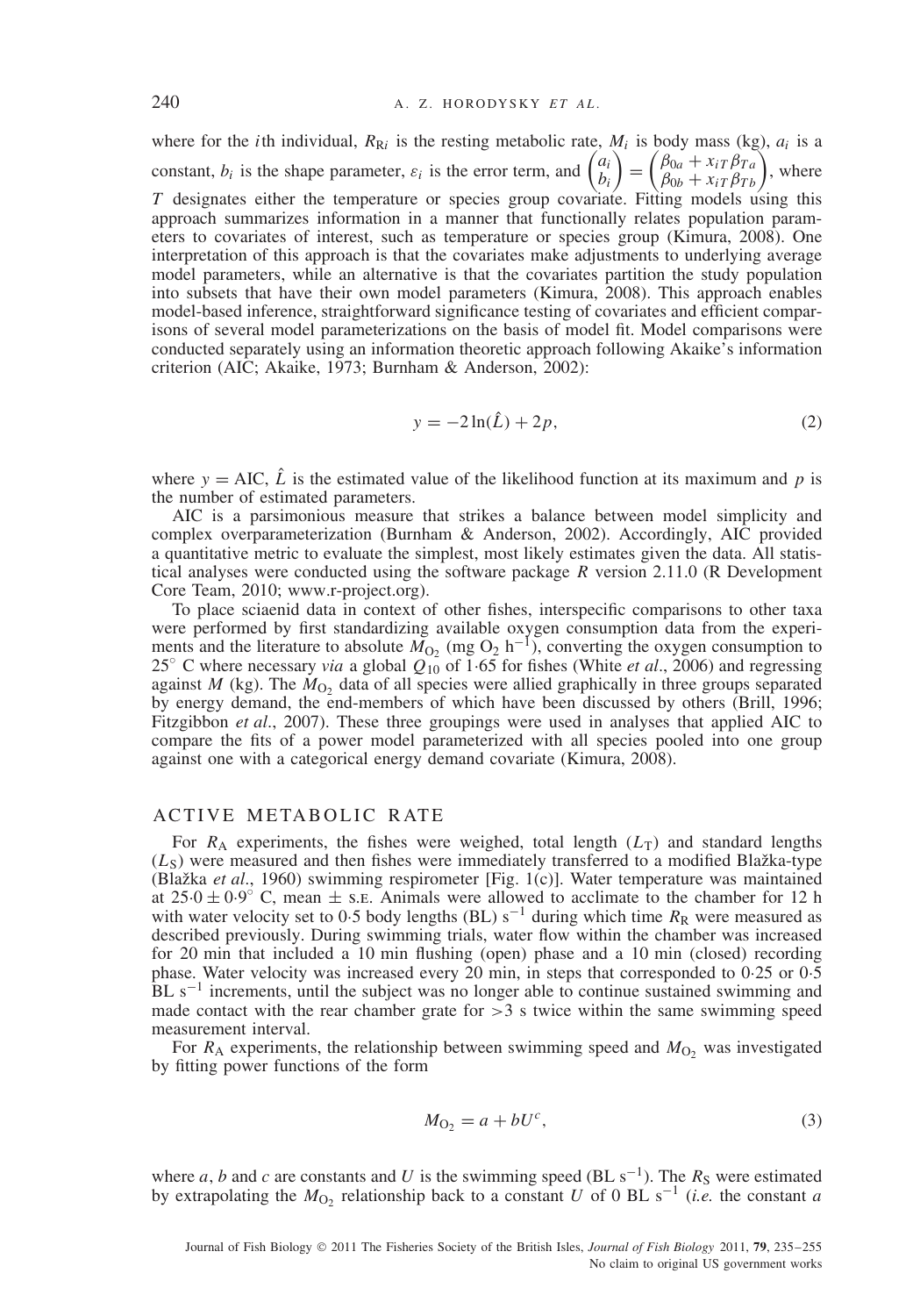in equation 1) (Dewar & Graham, 1994). Maximum metabolic rate  $(R_A)$  was defined as each individual's metabolic rate at maximum swim speed.

Active metabolic rate experiments in which the oxygen consumption of a swimming individual is recorded repeatedly at increasing *U* may violate several fundamental assumptions of standard non-linear regression, including independence and constant variance (*i.e.* homoscedasticity) (Underwood, 2002). To consider each  $M<sub>O<sub>2</sub></sub>$  measurement as independent within subjects is tantamount to pseudoreplication (Hurlbert, 1984); doing so may lead to biased parameter estimates (*i.e.* intercept, slope and shape parameters), s.e. and metrics of model fit (Littell *et al.*, 2006). Furthermore,  $R_A$  measurements may be more variable among subjects at higher  $v$ . lower  $U$ , resulting in violation of the regression assumption of homoscedasticity. Repeated-measures non-linear mixed-effects models that considered the within-individual autocorrelation (package nlme; Pinheiro & Bates, 2004) and weighted the data by the inverse of the variance at each level of the *x*-variable (BL s<sup>-1</sup>) were therefore fitted to the sciaenid  $R_A$  data to account for repeated sampling of individuals, heteroscedastic variance and nonnormally distributed error terms that violate regression assumptions of standard and mixed models. These mixed models contained fixed (*U*) and random variables (fishes). Subjects were a random sample from the wild population, thus 'fish' was modelled as a random variable. For each species, the best fitting covariance structure was objectively selected using an information theoretic approach (Burnham & Anderson, 2002) following AIC.

The costs of transport  $(C)$  and optimum swimming speeds  $(U_{opt})$  were calculated separately for *M*. *undulatus* and *L*. *xanthurus* from the  $R_A$  model parameters and  $M_O$ , data following Claireaux *et al.* (2006) and Videler (1993). For each individual,  $M_{O_2}$  at each *U* was converted from mg O<sub>2</sub> kg<sup>-1</sup> h<sup>-1</sup> to J kg<sup>-1</sup> h<sup>-1</sup> using an oxycalorific coefficient of 13·6 J mg O−<sup>1</sup> <sup>2</sup> (Elliott & Davison, 1975). Gross costs of transport (*C*G; J kg<sup>−</sup><sup>1</sup> km<sup>−</sup>1) were determined by dividing each  $M_{O_2}$  by the *U* (BL s<sup>-1</sup>) at which it was obtained and cancelling time units. A predictive line was calculated using the equation

$$
C_{\mathcal{G}} = \hat{a}U^{-1} + \hat{b}U^{(\hat{c}-1)}.
$$
 (4)

Net costs of transport ( $C_N$ ; J kg<sup>-1</sup> km<sup>-1</sup>) were determined by subtracting the  $R_S$  from each  $M_{\text{O}_2}$ , dividing by the *U* (BL s<sup>-1</sup>) at which it was obtained, cancelling time units and plotting. Using parameter estimates from the best fitting power model, a predictive line was calculated from the equation

$$
C_{\rm N} = \hat{b} U^{(\hat{c}-1)}.
$$
\n<sup>(5)</sup>

The optimum swimming speed ( $U_{\text{opt}}$ ; BL s<sup>-1</sup>) was calculated according to the following equation:

$$
U_{\text{opt}} = {\hat{a}[(\hat{c} - 1)\hat{b}]^{-1}}^{\hat{c}-1}.
$$
\n(6)

Finally,  $C_{Nmin}$  and  $C_{Gmin}$  were calculated by inserting the  $U_{opt}$  for each species into equations (4) and (5) and cancelling time units.

#### **RESULTS**

The  $R_R$  of  $M$ . *undulatus* and  $L$ . *xanthurus* increase with  $M$  and temperature (Fig. 2 and Tables II and III). On the basis of  $\triangle$ AIC values, the inclusion of temperature as a covariate resulted in substantially better fits to the *M*. *undulatus* and *L*. *xanthurus*  $R_R$  data than pooled models ignoring temperature (Table III). The null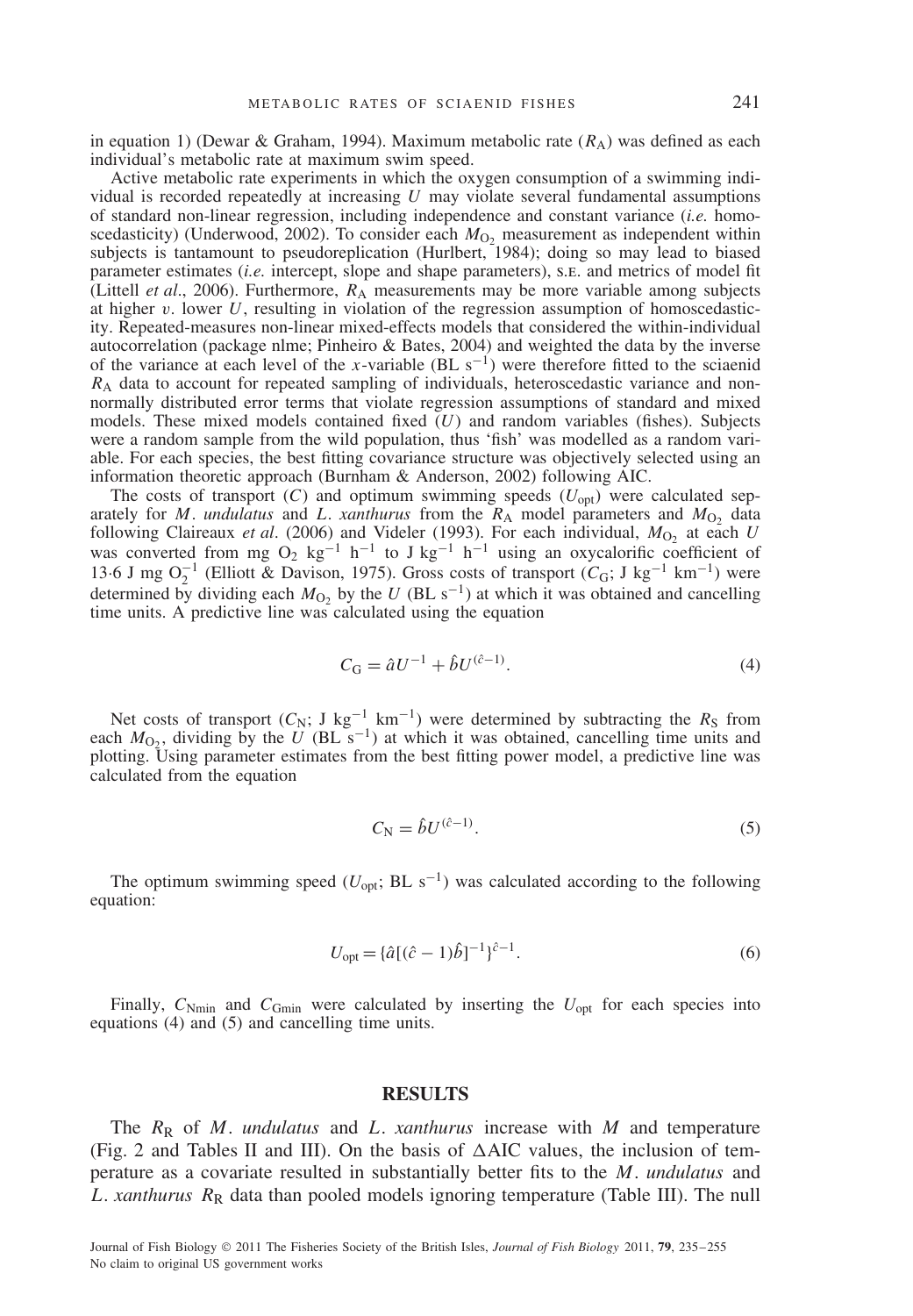

FIG. 2. Best fitting power equations (Tables II and III) fitted to the resting metabolic rates  $(R_R)$  of (a) *Micropogonias undulatus* and (b) *Leiostomus xanthurus* and *Menticirrhus* spp. For *M. undulatus* and *L. xanthurus*: at 10<sup>°</sup> C (-o-), 15<sup>°</sup> C (- $\bullet$ -), 20<sup>°</sup> C (- $\bullet$ -) and 25<sup>°</sup> C (- $\bullet$ ). For *Menticirrhus* spp.: *Menticirrhus saxatilis* ( $\square$ ) and *Menticirrhus americanus* ( $\square$ ). The power function ( $\_\)$ ) is for the model pooling both species (best fit; Tables II and III).

model (pooled temperatures) received no empirical support. Estimates of the constant *a* in power functions fitted to each temperature separately for each species generally increased with temperature (*M. undulatus* mean  $Q_{10} = 1.76$ , *L. xanthurus* mean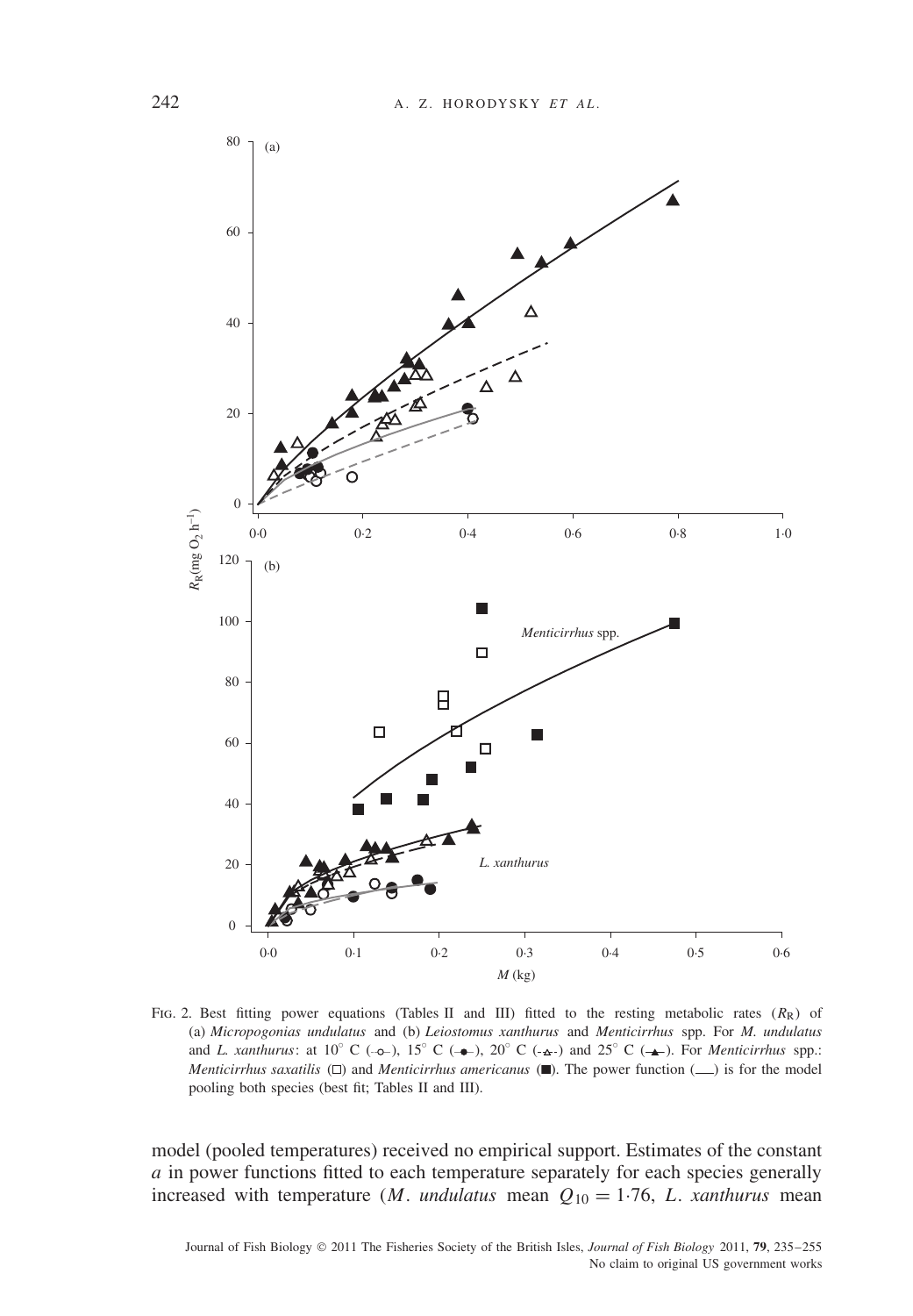Table II. Parameter estimates resulting from fitting power models parameterized to investigate the effects of temperature to resting metabolic rate  $(R_R)$  data using the approach described by Kimura (2008). Subscripts in the parameter column refer to temperature  $(T, \circ C)$  or species  $(s_p, NK = M$ *enticirrhus saxatilis*,  $SK = M$ *enticirrhus americanus*). For pooled models, s.e. are presented for the estimates. For Kimura models, values in the estimates column are presented as the difference from the reference group  $(R)$ , and s.e. captures the precision of the change from the reference group for a given covariate level. *P*-values are associated with tests evaluating whether each parameter estimate is statistically different from zero.  $\Delta AIC$ was calculated by subtracting each model's AIC from the best fitting model's AIC  $(\Delta AIC =$ 0 denotes best fit). Models with  $\triangle AIC < 2$  have strong support, those with  $\triangle AIC > 10$  have little to no support (Burnham & Anderson, 2002). Bold AIC values indicate the best fitting models

| Species                 | Parameter                  | Estimate $\pm$ s.e. | $\boldsymbol{t}$ | $\boldsymbol{P}$ | <b>AIC</b> | $\triangle$ AIC |
|-------------------------|----------------------------|---------------------|------------------|------------------|------------|-----------------|
| Micropogonias undulatus | $Pooled_T$                 |                     |                  |                  | 299.4      | $56-7$          |
|                         | $\mathfrak a$              | $83.18 \pm 7.09$    | 11.73            | < 0.001          |            |                 |
|                         | $\boldsymbol{b}$           | $0.95 \pm 0.08$     | $11-28$          | < 0.001          |            |                 |
|                         | <b>Kimura</b> T            |                     |                  |                  | $242 - 7$  | $\bf{0}$        |
|                         | $a_{10}$ (R)               | $41.33 \pm 15.66$   | 2.64             | < 0.05           |            |                 |
|                         | $a_{15}$                   | $-3.05 \pm 19.47$   | $-0.16$          | >0.05            |            |                 |
|                         | $a_{20}$                   | $13.47 \pm 17.17$   | 0.79             | >0.05            |            |                 |
|                         | $a_{25}$                   | $43.94 \pm 16.10$   | 2.73             | < 0.05           |            |                 |
|                         | $b_{10}$ (R)               | $0.92 \pm 0.27$     | 3.44             | < 0.01           |            |                 |
|                         | $b_{15}$                   | $-0.26 \pm 0.33$    | $-0.81$          | >0.05            |            |                 |
|                         | $b_{20}$                   | $-0.20 \pm 0.29$    | $-0.67$          | >0.05            |            |                 |
|                         | $b_{25}$                   | $-0.12 \pm 0.27$    | $-0.45$          | >0.05            |            |                 |
| Leiostomus xanthurus    | $Pooled_T$                 |                     |                  |                  | 246.3      | 47.7            |
|                         | $\boldsymbol{a}$           | $56.84 \pm 11.10$   | 5.12             | < 0.001          |            |                 |
|                         | $\boldsymbol{b}$           | $0.52 \pm 0.09$     | 5.85             | < 0.001          |            |                 |
|                         | <b>Kimura</b> <sub>T</sub> |                     |                  |                  | 198.9      | $\bf{0}$        |
|                         | $a_{10}$ (R)               | $44.49 \pm 26.43$   | 1.68             | >0.05            |            |                 |
|                         | $a_{15}$                   | $-15.75 \pm 29.16$  | $-0.54$          | >0.05            |            |                 |
|                         | $a_{20}$                   | $14.02 \pm 29.48$   | 0.48             | >0.05            |            |                 |
|                         | $a_{25}$                   | $20.12 \pm 27.33$   | 0.74             | >0.05            |            |                 |
|                         | $b_{10}$ (R)               | $0.65 \pm 0.25$     | 2.61             | < 0.05           |            |                 |
|                         | $b_{15}$                   | $-0.21 \pm 0.32$    | $-0.66$          | >0.05            |            |                 |
|                         | $b_{20}$                   | $-0.17 \pm 0.26$    | $-0.63$          | >0.05            |            |                 |
|                         | $b_{25}$                   | $-0.16 \pm 0.25$    | $-0.64$          | >0.05            |            |                 |
| Menticirrhus spp.       | Pooled <sub>sp</sub>       |                     |                  |                  | $122 - 2$  | $\bf{0}$        |
|                         | $\boldsymbol{a}$           | $149.71 \pm 38.55$  | 3.88             | < 0.01           |            |                 |
|                         | $\boldsymbol{b}$           | $0.55 \pm 0.18$     | 3.10             | < 0.01           |            |                 |
|                         | Kimura <sub>sp</sub>       |                     |                  |                  | 122.8      | 0.6             |
|                         | $a_{NK}$ (R)               | $166.05 \pm 45.79$  | 3.62             | < 0.01           |            |                 |
|                         | $a_{SK}$                   | $-71.89 \pm 79.66$  | $-0.90$          | >0.05            |            |                 |
|                         | $b_{\rm NK}$               | $0.68 \pm 0.21$     | 3.31             | < 0.01           |            |                 |
|                         | $b_{SK}$                   | $-0.50 \pm 0.48$    | $-1.03$          | >0.05            |            |                 |
|                         |                            |                     |                  |                  |            |                 |

 $Q_{10} = 1.78$ ), but the scaling parameter *b* did not. Parameter estimates for *L. xanthurus* at 10 and 15<sup>°</sup> C were imprecise due to high variability in measured  $R_R$  values and low sample size. On the basis of  $\triangle$ AIC values, a model parameterized with a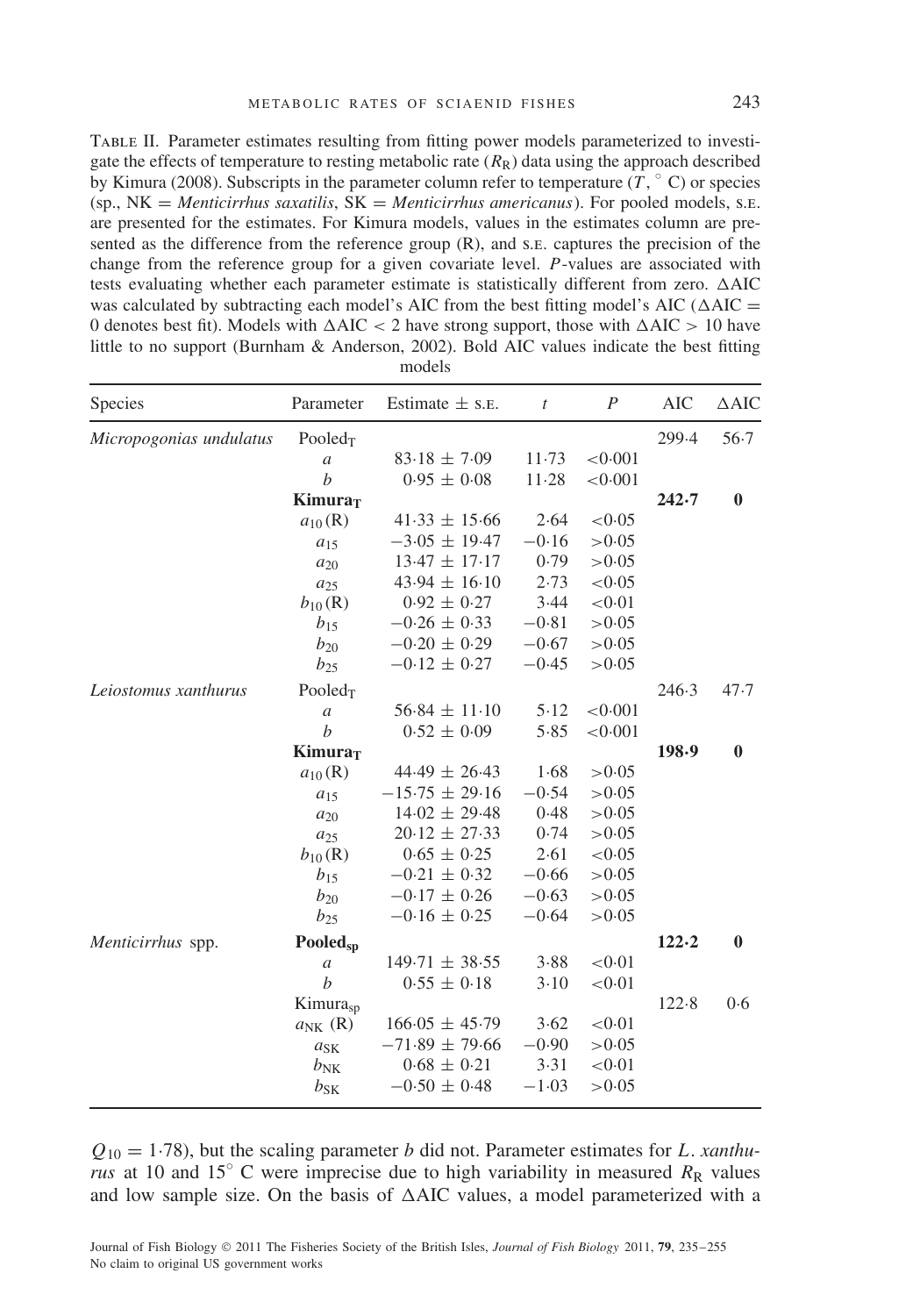TABLE III. Summary of  $R_R$  equations for *Micropogonias undulatus* and *Leiostomus xanthurus* fitted separately to temperatures, and pooled for *Menticirrhus* spp. s.e. are reported in parentheses following parameter estimates. Best fitting models based on analyses summarized in Table II are presented

| <b>Species</b>          | $R_{\rm R}$ equation                                                                                     |
|-------------------------|----------------------------------------------------------------------------------------------------------|
| Micropogonias undulatus | $R_{\rm R10C} = 41.3(\pm 7.9)M^{0.92(\pm 0.14)}$<br>$R_{\rm R15C} = 38.3(\pm 5.6)M^{0.65(\pm 0.09)}$     |
|                         | $R_{\rm R20C} = 54.8(\pm 9.0)M^{0.72(\pm 0.15)}$                                                         |
| Leiostomus xanthurus    | $R_{\rm R25C} = 85.3(\pm 3.6)M^{0.78(\pm 0.04)}$<br>$R_{\rm R10C} = 44.5(\pm 23.7)M^{0.65(\pm 0.22)}$    |
|                         | $R_{\rm R15C} = 28.7(\pm 12.9)M^{0.44(\pm 0.22)}$<br>$R_{\text{R20C}} = 58.5(\pm 8.3)M^{0.48(\pm 0.06)}$ |
|                         | $R_{\text{R25C}} = 64.6(\pm 8.3)M^{0.48(\pm 0.06)}$                                                      |
| Menticirrhus spp.       | $R_{\text{Rall}} = 149.7(\pm 38.5)M^{0.54(\pm 0.18)}$                                                    |

species covariate (for *M. saxatilis* and *M*. *americanus*) did not improve fit relative to a model pooling both *Menticirrhus* species; both species were thus combined into a pooled model (Table III). At 25<sup>°</sup> C, *Menticirrhus* spp. demonstrated an  $R_R$  roughly double that of *M. undulatus* and *L*. *xanthurus* and a shape parameter intermediate between the species (Table III).

For the analysis of sciaenid energy demand in the context of other fishes, the power model incorporating a covariate for energy demand (three levels) provided a superior

Table IV. Comparison of a power model fitted to pooled sciaenid energy demand data from this study and literature values *v.* a model parameterized to include a covariate for energy demand (three levels). For the pooled model, s.e. are presented for the estimates. For the Kimura model, values in the estimates column are presented as the difference from the reference group (R), and s.e. captures the precision of the change from the reference group for a given covariate level. *P*-values are associated with tests evaluating whether each parameter estimate is statistically different from zero.  $\Delta AIC$  was calculated by subtracting each model's AIC from the best fitting model's AIC ( $\triangle$ AIC = 0 denotes best fit). Models with  $\triangle$ AIC < 2 have strong support, those with  $\Delta AIC > 10$  have little to no support (Burnham & Anderson, 2002). Bold AIC values indicate best fitting model

| Model                | Parameter           | Estimate $\pm$ s.e. |         | P      | AIC    | $\triangle$ AIC |
|----------------------|---------------------|---------------------|---------|--------|--------|-----------------|
| All species          | $\mathfrak a$       | $238.20 \pm 8.03$   | 29.66   | < 0.01 | 2380.5 | 184.6           |
| pooled               | h                   | $0.88 \pm 0.03$     | 29.49   | < 0.01 |        |                 |
| Kimura, three groups | $A_{\text{HED}}(R)$ | $345.70 \pm 7.93$   | 43.55   | < 0.01 | 2195.9 | $\bf{0}$        |
|                      | $A_{\rm EED}$       | $-153.40 \pm 30.22$ | $-5.08$ | < 0.01 |        |                 |
|                      | A <sub>SED</sub>    | $-260.70 \pm 29.67$ | 8.79    | < 0.01 |        |                 |
|                      | $B_{\text{HED}}(R)$ | $0.54 \pm 0.02$     | 23.51   | < 0.01 |        |                 |
|                      | B <sub>EED</sub>    | $0.18 \pm 0.18$     | 1.04    | >0.05  |        |                 |
|                      | B <sub>SED</sub>    | $0.19 \pm 0.25$     | 0.77    | > 0.05 |        |                 |

EED, elevated-energy-demand species; HED, high-energy-demand species; SED, standard-energydemand teleosts.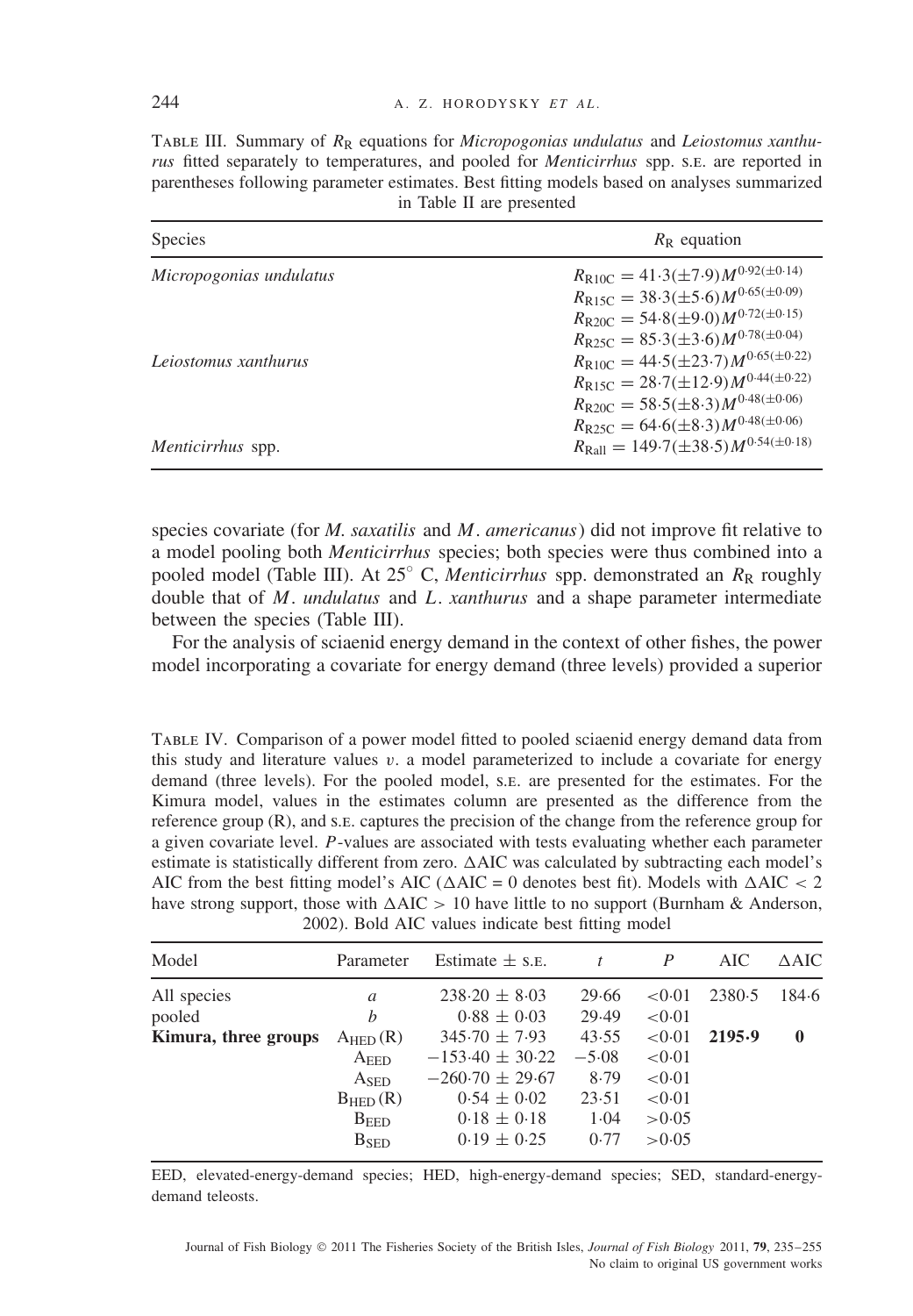

Fig. 3. Interspecific comparison of the relationship between resting metabolic rate ( $R_S$ ) and mass (*M*) of three groups of fishes categorized by energy demand: standard-energy-demand fishes ( $\Box$ ) ( $R_S = 85 \times M^{0.74}$ ), elevated-energy-demand fishes ( $\Box$ ) ( $R_S = 192 \times M^{0.72}$ ) and high-energy-demand fishes ( $\Box$ ) ( $R_S =$ 345  $\times$  *M*<sup>0-54</sup>). All data were standardized to 25<sup>°</sup> C *via* a  $Q_{10}$  of 1·65 (White *et al.*, 2006). Standard energy demand teleosts include: 1, *Leiostomus xanthurus*; 2, *Micropogonias undulatus*; 4, *Cynoscion regalis* (A. Z. Horodysky, unpubl. data); 5, *Cynoscion nebulosus* (Vetter, 1982; A. Z. Horodysky, unpubl. data); 6, *Argyrosomus japonicus* (Fitzgibbon *et al.*, 2007); [<sup>•</sup>], *Oncorhynchus mykiss* (Evans, 1990); [ ], *Salmo trutta* (Sloman *et al*., 2000); [ ] , *Gadus morhua* (Schurmann & Steffensen, 1997). Elevated energy demand teleosts include: 3, *Menticirrhus* spp. (this study) and B, *Pomatomus saltatrix* (P. G. Bushnell, unpubl. data). High energy demand teleosts include: SJT, *Katsuwonus pelamis*; YFT, *Thunnus albacares*; KAW, *Euthynnus affinis* and CHI, *Coryphaena hippurus* (Benetti *et al.,* 1995; Brill, 1979; Dewar & Graham, 1994; Sepulveda & Dickson, 2000). Note that axes are log-transformed for graphical purposes, but data were not transformed for model fitting.

fit when compared to a model that pooled all species (see  $\triangle$ AIC, Table IV). *Leiostomus xanthurus* and *M. undulatus* have  $R_R$  similar to a wide range of teleosts with fairly standard energy demands (Fig. 3). The metabolic rates of fishes with comparatively elevated energy demands including *Menticirrhus* spp. and bluefish *Pomatomus saltatrix* (L. 1766) were roughly double those of standard-energy-demand fishes. The metabolic rates of high-energy-demand species (Brill, 1996) such as tunas and the common dolphinfish *Coryphaena hippurus* L. 1758 were about nearly double those of elevated-demand-fishes and about four times higher than those of most teleosts. The estimated shape parameter *b* was lowest in the high-demand fishes and roughly equivalent in elevated and standard-energy-demand teleosts.

Relative to standard non-linear regression, non-linear mixed-effects models fitted to the  $M$ . *undulatus* and  $L$ . *xanthurus*  $R_A$  data that accounted for repeated measures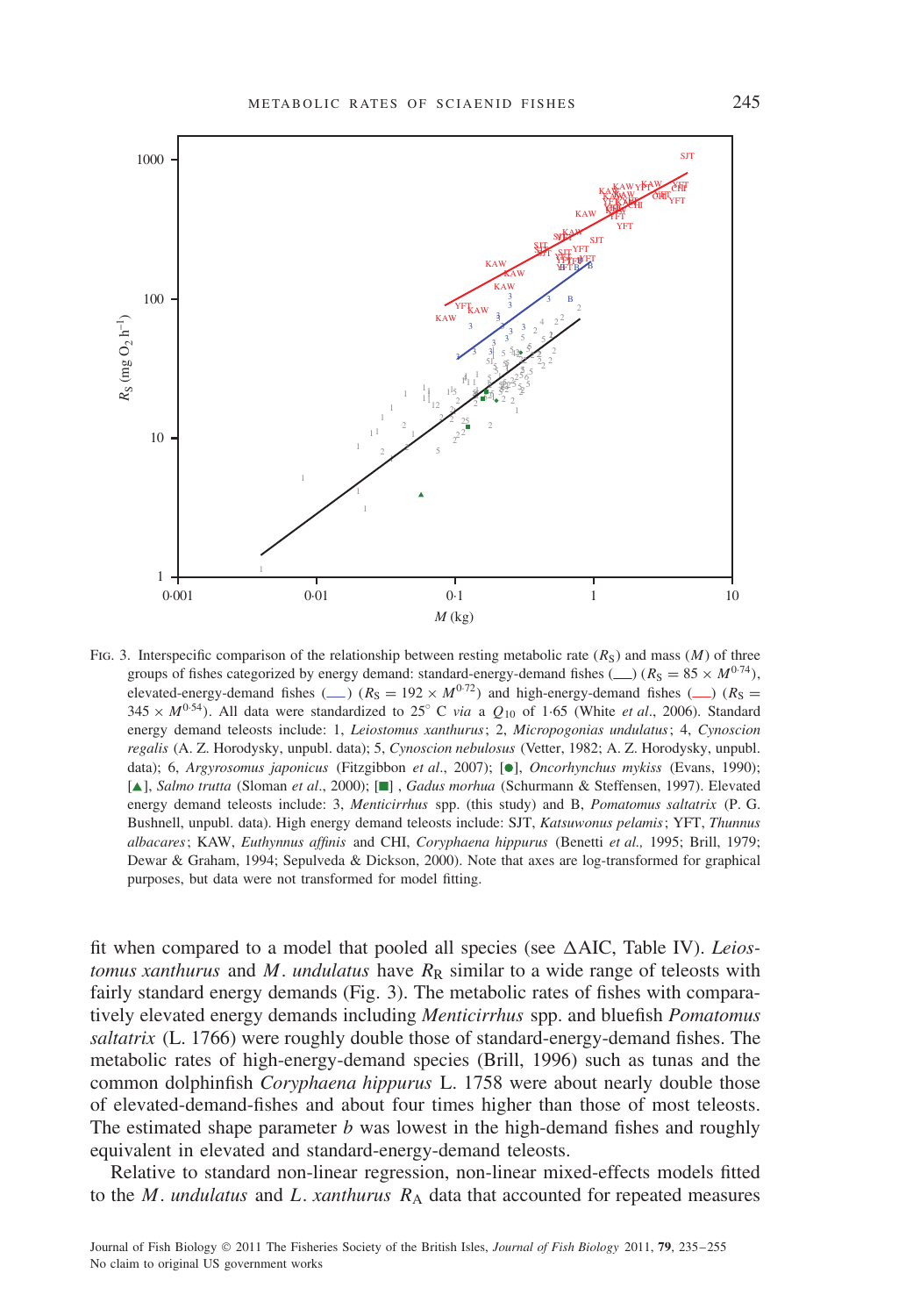Table V. Summary statistics for non-linear mixed-effects models fitted *via* maximum likelihood to (a) *Micropogonias undulatus* and (b) *Leiostomus xanthurus* active metabolic rate  $(R_A)$  data obtained at 25<sup>°</sup> C. Models were of the form:  $M_{\Omega_2} = a + bU^c$  (equation 3). Standard non-linear models did not account for any repeated measures or heteroscedasticity (NO). Repeated measures were considered only where indicated (RM), and covariance structures were default (D), autoregressive first-order [AR(1)], autoregressive moving average (ARMA) and compound symmetry (CS). For Akaike's information criterion (AIC) (equation 2) the lower value denotes better fit.  $\triangle$ AIC was calculated by subtracting each model's AIC from the best fitting model's AIC ( $\triangle AIC = 0$  denotes best fit). Models with  $\triangle AIC < 2$  have strong support, those with  $\Delta AIC > 10$  have little to no support (Burnham & Anderson, 2002). The AIC values in bold indicate the model with best fit

| Model          | $a \pm$ S.E.     | $b \pm$ S.E.     | $c \pm$ S.E.    | <b>AIC</b> | $\triangle$ AIC |
|----------------|------------------|------------------|-----------------|------------|-----------------|
| (a)            |                  |                  |                 |            |                 |
| N <sub>O</sub> | $133.1 \pm 43.3$ | $88.7 \pm 28.0$  | $1.34 \pm 0.17$ | 1910.0     | 69.3            |
| RM, D          | $139.7 \pm 24.5$ | $82.1 \pm 17.6$  | $1.39 \pm 0.13$ | 1864.2     | 23.5            |
| RM, AR(1)      | $126.0 \pm 27.2$ | $93.5 \pm 24.8$  | $1.32 \pm 0.16$ | 1841.5     | 0.8             |
| RM, ARMA       | $115.3 \pm 28.4$ | $106.1 \pm 28.0$ | $1.23 \pm 0.16$ | 1840.7     | $\bf{0}$        |
| RM, CS         | $130.8 \pm 24.8$ | $88.0 \pm 20.6$  | $1.34 \pm 0.14$ | 1863.7     | 23              |
| (b)            |                  |                  |                 |            |                 |
| N <sub>O</sub> | $13.0 \pm 116.4$ | $246.4 \pm 95.4$ | $0.89 \pm 0.17$ | 2085.3     | 89.7            |
| RM. D          | $193.1 \pm 23.0$ | $69.8 \pm 15.6$  | $1.60 \pm 0.12$ | 2005.0     | 9.4             |
| RM, AR(1)      | $167.2 \pm 41.2$ | $117.1 \pm 40.2$ | $1.26 \pm 0.16$ | 1995.8     | 0.2             |
| RM, ARMA       | $176.6 \pm 37.8$ | $108.0 \pm 36.5$ | $1.31 \pm 0.18$ | 1995.6     | $\mathbf{0}$    |
| RM, CS         | $193.0 \pm 22.1$ | $67.6 \pm 15.5$  | $1.66 \pm 0.12$ | $2007-4$   | $11-8$          |

(by specifying the within-individual covariance) and adjusted for heteroscedasticity improved model fit, satisfied normality of the residual error and reduced s.e. of parameter estimates including the *y*-intercept (Table V and Fig. 4). Specifically, autoregressive first-order [AR(1)] and autoregressive moving average (ARMA) covariance models significantly outfit all other models considered for both *L*. *xanthurus* and *M*. *undulatus*. ARMA models slightly outfit AR(1) models (Table V); estimates from the former were therefore used in subsequent calculations. For both species, ARMA model *y*-intercepts fit neatly within the 95% c.i. of the  $R_R$  at 25<sup>°</sup> C, calculated for each species by substituting the mean mass of individuals used in the swim trials into equation 1. The maximum  $R_A$  were 869·2 mg O<sub>2</sub> kg<sup>-1</sup> h<sup>-1</sup> for *M*. *undulatus* and 1274.9 mg O<sub>2</sub> kg<sup>-1</sup> h<sup>-1</sup> for *L. xanthurus*, which suggest factorial metabolic scopes  $(R_A R_R^{-1})$  of 7·2 and 10·6 times  $R_S$ , respectively (Table VI). It should be noted, however, that *M*. *undulatus* in this study were roughly 1·5–2 times greater in *M* than *L*. *xanthurus*.

The  $C_G$  and  $C_N$  were calculated from the *M*. *undulatus* and *L*. *xanthurus*  $R_A$ data and equation 3 parameters resulting from ARMA models (Table VI). For both species, C<sub>G</sub> assumed a J-shaped curve with initial high costs and subsequently reduced costs at intermediate swimming speeds (Fig. 5). The optimal swimming speeds ( $U_{\text{opt}}$ ), calculated from equation 6, were 3.5 BL s<sup>-1</sup> for *M*. *undulatus* and 3·6 BL s−<sup>1</sup> for *L*. *xanthurus*. The *C*Nmin were 0·54 J kg−<sup>1</sup> BL−<sup>1</sup> for *M*. *undulatus* and *L*. *xanthurus*, while the  $C_{Gmin}$  were 0.66 and 0.79 J kg<sup>-1</sup> BL<sup>-1</sup>, respectively.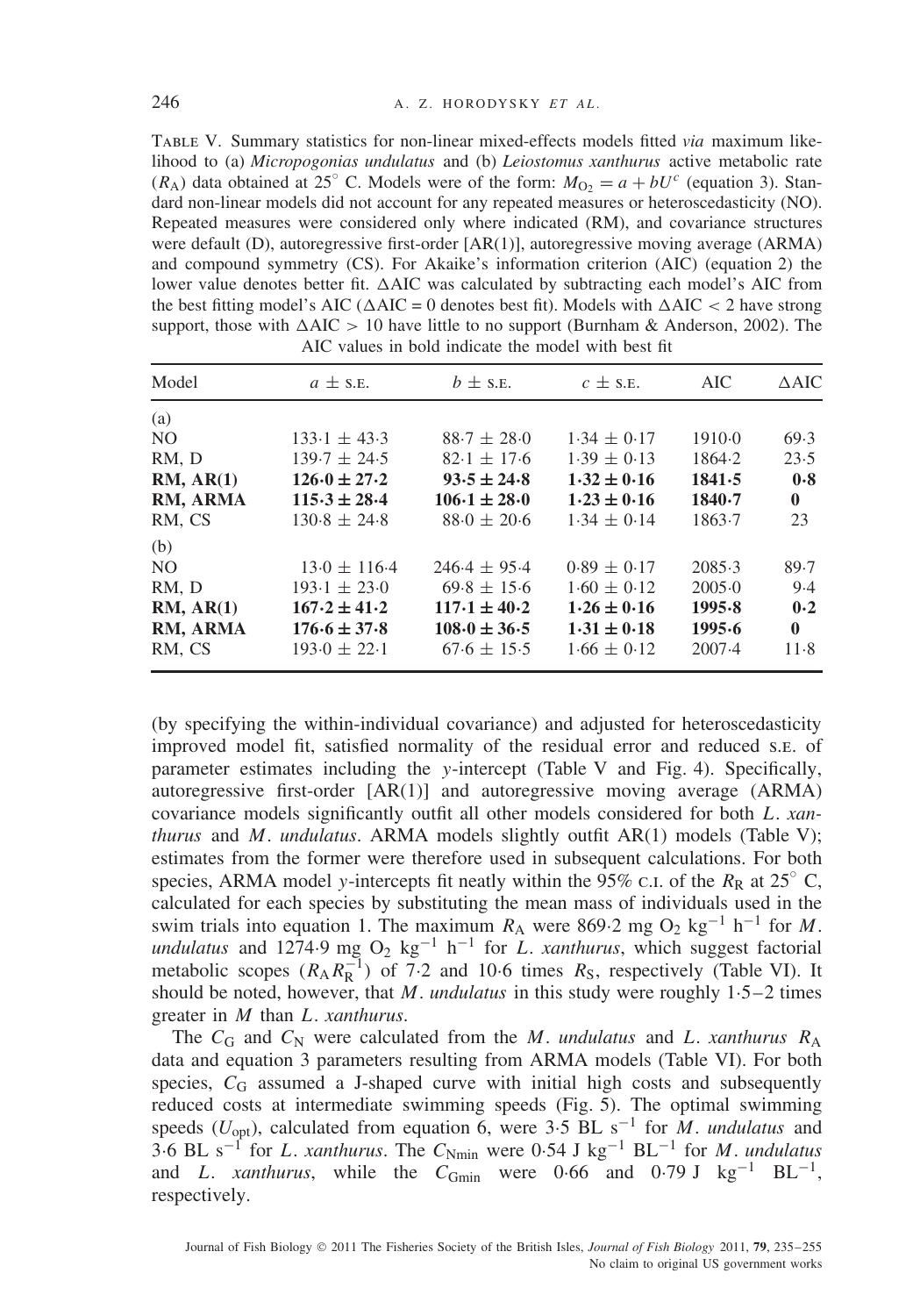

FIG. 4. Oxygen consumption ( $M<sub>O<sub>2</sub></sub>$ ) as a function of swimming speed (*U*) of (a) *Micropogonias undulatus*  $(n = 15)$  and (b) *Leiostomus xanthurus*  $(n = 12)$  at 25<sup>°</sup> C. The curve represents the best fitting equation (equation 3). For both species, repeated-measures linear mixed-effects models using the ARMA covariance matrix best fit the active metabolic rate  $(R_A)$  data; corresponding parameter estimates and AIC model fits are given in Table V. Red lines denote  $95\%$  c.i. of resting metabolic rate ( $R<sub>R</sub>$ ) for a fish with mean mass (*M*) of all swum individuals (equation 1) and blue lines denote 95% c.i. of *y*-intercept estimated by the best fitting ARMA model (equation 3) for each species (Table V).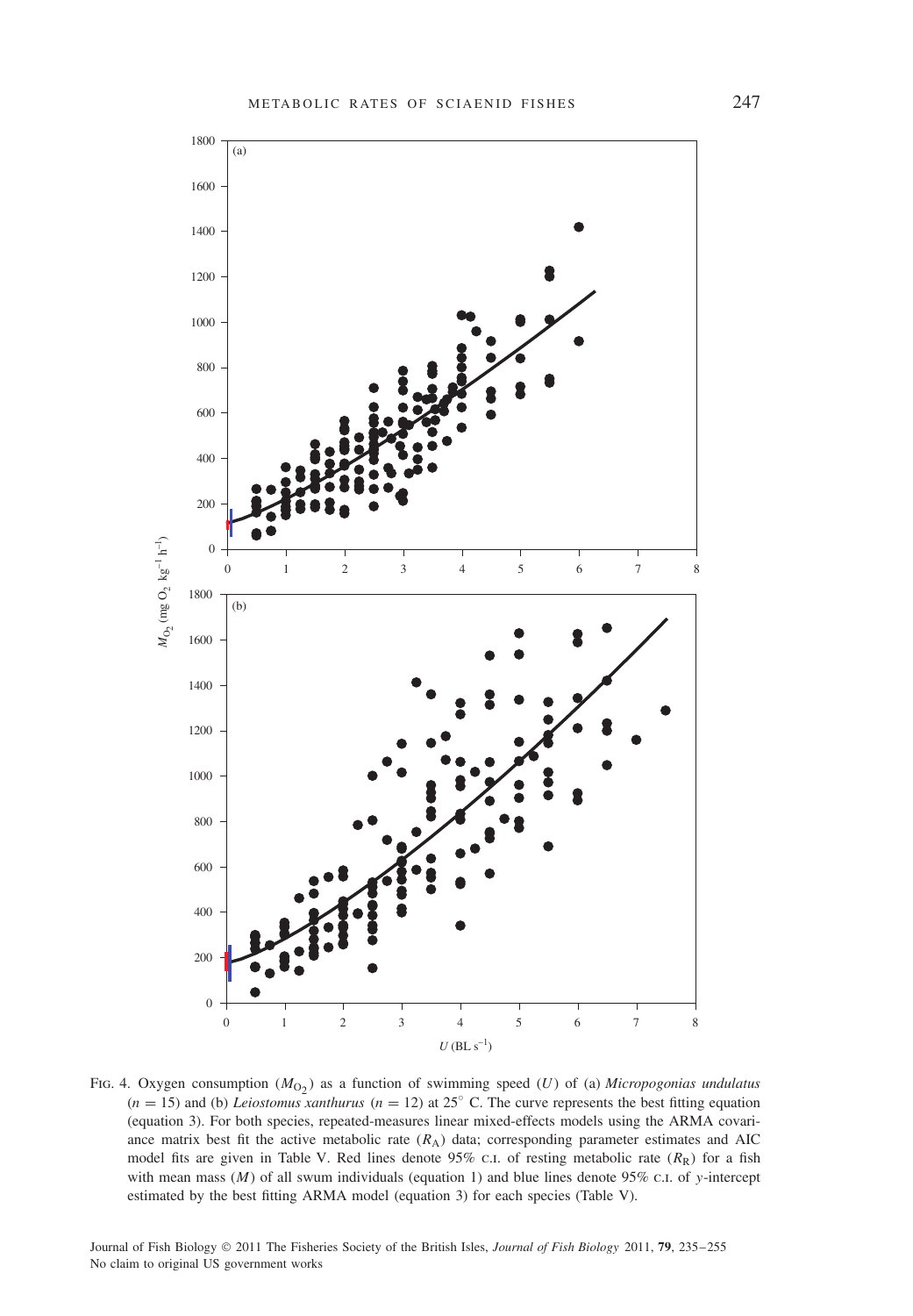#### 248 A. Z. HORODYSKY *ET AL* .

TABLE VI. Summary of the estimated standard metabolic rate  $(R<sub>S</sub>) \pm$  s.e., mean resting metabolic rates  $(R_R)$ , maximum active metabolic rate  $(R_A)$ , metabolic scope, optimum swimming speeds ( $U_{\text{opt}}$ ), minimum net costs of transport ( $C_{\text{Nmin}}$ ) and minimum gross costs of transport (*C*Gmin) for *Micropogonias undulatus* and *Leiostomus xanthurus* at 25◦ C. *Micropogonias undulatus* in this study were roughly 1·5–2 times greater in mass (*M*) than *L. xanthurus* (Table I). The  $R<sub>S</sub>$  values were estimated by obtaining the *y*-intercept (0 BL  $s^{-1}$ ) of the best fitting  $R_A$  power function (equation 3), while mean  $R_R$  was calculated by inserting the mean  $R_A$  experimental subject  $M$  into the appropriate 25<sup>°</sup> C equations from Tables II and III. Metabolic scope was calculated as maximum  $R_A R_R^{-1}$ 

| Parameter                                                                     | M. undulatus     | L. xanthurus      |
|-------------------------------------------------------------------------------|------------------|-------------------|
| $R_{\rm S25C}$ estimate (mg O <sub>2</sub> kg <sup>-1</sup> h <sup>-1</sup> ) | $115.3 \pm 28.4$ | $176.6 \pm 37.8$  |
| Mean $R_{\rm R25C}$ (mg O <sub>2</sub> kg <sup>-1</sup> h <sup>-1</sup> )     | $113.3 \pm 8.2$  | $194.1 \pm 17.9$  |
| Maximum $R_A$ (mg O <sub>2</sub> kg <sup>-1</sup> h <sup>-1</sup> )           | $869.2 \pm 71.7$ | $1274.9 \pm 55.3$ |
| Scope (mg $O_2$ kg <sup>-1</sup> h <sup>-1</sup> )                            | 7.5              | 7.2               |
| $U_{\text{opt}}$ (BL s <sup>-1</sup> )                                        | 3.5              | 3.6               |
| $C_{\text{Nmin}}$ (J kg <sup>-1</sup> BL <sup>-1</sup> )                      | 0.54             | 0.54              |
| $C_{\text{Gmin}}$ (J kg <sup>-1</sup> BL <sup>-1</sup> )                      | 0.66             | 0.79              |

#### **DISCUSSION**

#### RESTING METABOLISM

The superior fit of models containing a covariate for temperature relative to models that pooled across temperature demonstrate that the  $R_R$  of  $M$ . *undulatus* and *L*. *xanthurus* increase with *M* and temperature, as do those of a wide variety of species. By definition,  $R_R$  measurements overestimate  $R_S$  due to the spontaneous



FIG. 5. The (a), (b) gross costs of transport  $(C_G)$  and (c), (d) net costs of transport  $(C_N)$  for (a), (c) *Micropogonias undulatus* ( $n = 15$ ) and (b), (d) *Leiostomus xanthurus* ( $n = 12$ ) swum (*U*) at 25<sup>°</sup> C. Note different *x*-axis scale for *L. xanthurus*. <sub>,</sub> predicted values calculated from parameter estimates from equations 4 and 5.  $C_{Gmin}$  and  $C_{Nmin}$  at the  $U_{opt}$  of each species, calculated from equation 6.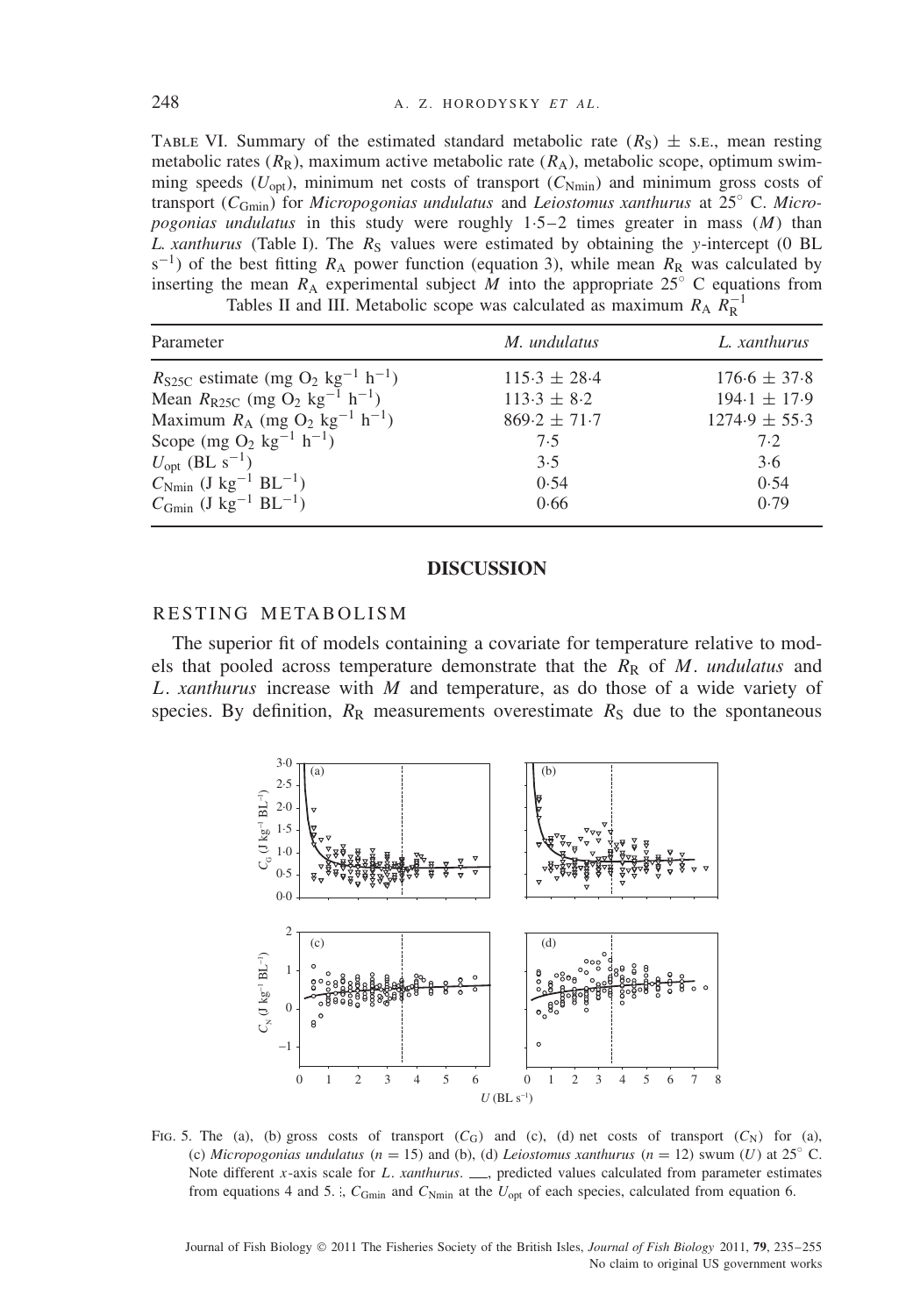movements of subjects to maintain position and posture. Nonetheless, these results agree with previous investigations of  $R<sub>R</sub>$  in larvae and juveniles of both species (Hoss *et al*., 1988; Moser & Hettler, 1989). Interspecific comparisons to a wide array of taxa suggest that  $M$ . *undulatus* and  $L$ . *xanthurus* have  $R_R$  that are very typical for most freshwater, anadromous and marine teleosts (Fig 3). When compared to other taxa, the  $R_R$  of  $M$ . *undulatus* and  $L$ . *xanthurus* align with the  $R_R$  of rainbow trout *Oncorhynchus mykiss* (Walbaum 1792), brown trout *Salmo trutta* L.1758 and Atlantic cod *Gadus morhua* L.1758, as well as several other sciaenid species including weakfish *Cynoscion regalis* (Bloch & Schneider 1801) (A. Z. Horodysky, unpubl. data), silver seatrout *Cynoscion arenarius* Ginsburg 1930, spotted seatrout *Cynoscion nebulosus* (Cuvier 1830) (Vetter, 1982) and mulloway *Argyrosomus japonicus* (Temminck & Schlegel 1843) (Fitzgibbon *et al*., 2007). At 25◦ C, the metabolic rates of most teleosts were roughly a quarter of those observed in high-energy-demand species such as *Thunnus* spp. and *C. hippurus* (Brill, 1996).

An unexpected finding in this study was that the energy demand of *Menticirrhus* spp. roughly doubles that of most fishes with standard energy demands (including *M*. *undulatus* and *L*. *xanthurus*) and is *c.* 1·8 times lower than the high-energydemand fishes *(i.e. Thunnus* spp.) (Table IV). The  $R_R$  of *Menticirrhus* spp. were similar to those of *P. saltatrix* (P. G. Bushnell, unpubl. data; Fig 3.), a highly active, fast-growing coastal pelagic species. *Menticirrhus* spp., *L*. *xanthurus* and *M. undulatus* have been grouped by some authors on the basis of life-history strategies (longevity and maximum body size, and rapid maturity) that are intermediate relative to other sciaenids (Waggy *et al.,* 2006), but interesting differences in habitat use and morphology exist among the species. *Menticirrhus* spp. almost exclusively use median and paired fin gaits in captivity (A. Z. Horodysky, pers. obs.), which may provide enhanced mobility in the high wave-energy and oxygen-saturated littoral zones that the species frequents. By contrast, *M. undulatus* and *L*. *xanthurus* display an array of fin propulsion mechanisms and inhabit a myriad of aquatic habitats (Chao & Musick, 1977). It is likely that the elevated growth rate of *Menticirrhus* spp. (Miller *et al.*, 2002) is linked to their substantially elevated  $R<sub>R</sub>$  relative to other sciaenids. It has been postulated that high maximum  $R_A$  allow high growth rates (Brill, 1996), which are supported by higher rates of oxygen extraction and delivery made possible by larger gill surface areas (Pauly, 1981) which in turn appear linked to elevated *R*<sub>S</sub> (Brill, 1987, 1996; Boggs & Kitchell, 1991). While gill surface areas have not been examined in sciaenids, *Menticirrhus* spp. demonstrate substantially higher heart rates than either *M. undulatus* or *L*. *xanthurus* (R. W. Brill and P. G. Bushnell, upubl. data), suggesting high oxygen and metabolite distribution capabilities that could support the elevated energy demands and *R*. The physiological mechanisms and ecological consequences of elevated  $R<sub>R</sub>$  in *Menticirrhus* spp. remain unclear, and further study within the genus is clearly warranted.

#### ACTIVE METABOLISM

The  $R_A$  and C in fishes are typically determined by measuring  $M_O$ , of individuals at increasing *U*, yet few studies have accounted for the within-individual autocorrelation or heteroscedastic variance that generally results from such experiments. Failure to consider these fundamental violations of regression assumptions can result in biased or invalid parameter estimates, s.e. and metrics of fit as well as inflated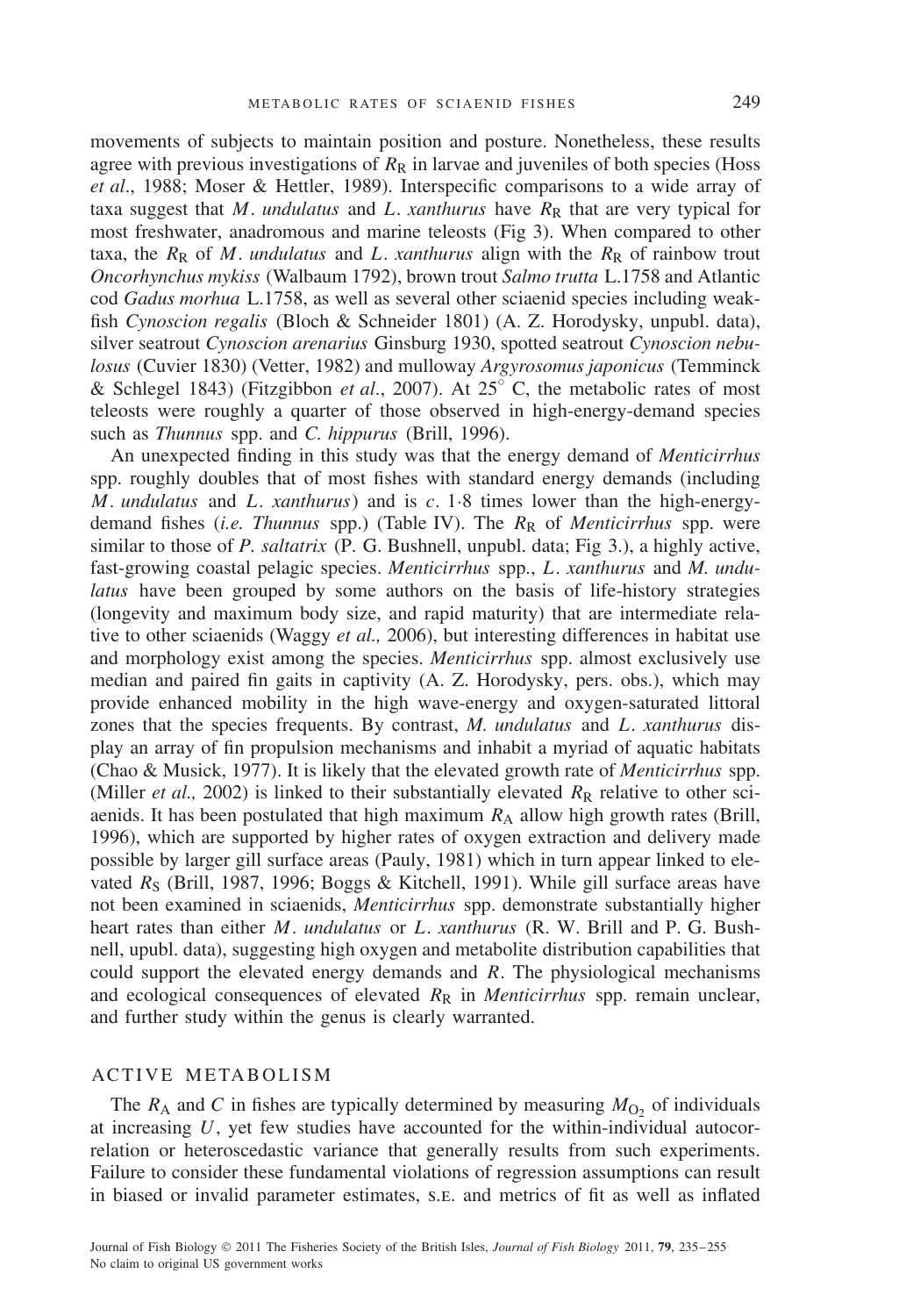probability of type I errors (falsely concluding significance; Underwood, 2002). Individually fitting power functions to each fish and averaging parameter estimates would suffer from autocorrelated within-individual errors.

The consideration of whether to treat fishes as a fixed or random effect in modelling procedures strongly affects the resulting scope of inference. Considering 'fish' as a fixed effect (*i.e.* not specifying it as a random effect in the model) limits inference to specific experimental subjects and does allow inferences to be applied to the population from which samples were obtained (Davidian & Giltinan, 1995). By contrast, mixed-effects models account for variability in the global population and increase the scope of inference to the larger wild population from which subjects were sampled by treating subjects as truly random samples of the larger population (Littell *et al*., 2006).

In this study, repeated-measures non-linear mixed-effects models with AR(1) and ARMA covariance structures that accounted for heteroscedacity applied to the *M*. *undulatus* and *L. xanthurus*  $R_A$  data significantly improved model fits and reduced parameter s.e. relative to standard non-linear regression. Both AR(1) and ARMA covariance structures assume that the correlation between observations is a function of their lag in time; adjacent observations (in this case,  $M_{\text{O}_2}$  at adjoining *U*) are more likely to be strongly correlated than those taken further apart (*i.e.* at dissimilar *U*) within an individual (Pinheiro & Bates, 2004). ARMA models include an additional moving average smoothing parameter and may outperform  $AR(1)$  models when data are particularly noisy (Pinheiro & Bates, 2004), such as in  $R_A$  experiments with wild fishes that may vary in body condition and size. Information Theoretic model selection *via* AIC provides an objective balance between model simplicity (fewer parameters) and fit; models are penalized for additional parameters (Burnham & Anderson, 2002). Collectively, these methods hold great potential for improving the analyses of data resulting from  $R_A$  and other repeated-measures metabolic experiments.

The  $R_R$  and  $R_S$  converge when within-chamber activity is low. Regressing ARMA power performance curves to zero  $U$  (*i.e.* y-intercept) generated estimates of  $R<sub>S</sub>$ that neatly aligned within the 95% c.I. of experimental measurements of  $R_R$  for *M*. *undulatus* and *L*. *xanthurus* (Table VI and Fig. 4). The lack of significant differences in these two complementary techniques demonstrates that the  $R<sub>S</sub>$  estimated in this study are probably close to true  $R<sub>S</sub>$  and confirm the validity of the approach and the utility of repeated-measures methods for  $R<sub>S</sub>$  estimation from  $R<sub>A</sub>$  experiments. Potential increases in  $M_{\text{O}_2}$  above values expected at low swimming speeds due to stress and spontaneous activity (Bushnell *et al.,* 1984), however, may still hamper the estimation of  $R<sub>S</sub>$  from  $R<sub>A</sub>$  experiments using these and other analytical methods.

Swimming respirometry revealed that *L*. *xanthurus* had higher maximum *R*<sup>A</sup> and broader metabolic scopes than *M*. *undulatus*. It should be noted, however, that *M*. *undulatus* in this study were roughly 1·5–2 times greater in *M* than *L*. *xanthurus*, thus some of this effect may be due to differences in *M*. The maximum *R*<sup>A</sup> of *M*. *undulatus* and *L*. *xanthurus* were 2·3 and 3·5 times higher than those of cultured *A. japonicus*, a Pacific sciaenid (Fitzgibbon *et al.,* 2007), comparable to those of sockeye salmon *Oncorhynchus nerka* (Walbaum 1792) corrected to 25◦ (Brett, 1965), but less than half of the  $R_A$  of yellowfin tuna *Thunnus albacares* Bonnaterre 1788 (Korsmeyer *et al.,* 1996). Factorial scopes of *M*. *undulatus* (7·5) and *L*. *xanthurus* (7·2) were within the range for *O*. *nerka* (4–16; Brett, 1965), similar to those observed in *T* . *albacares* (11·5; Korsmeyer *et al.,* 1996), and higher than those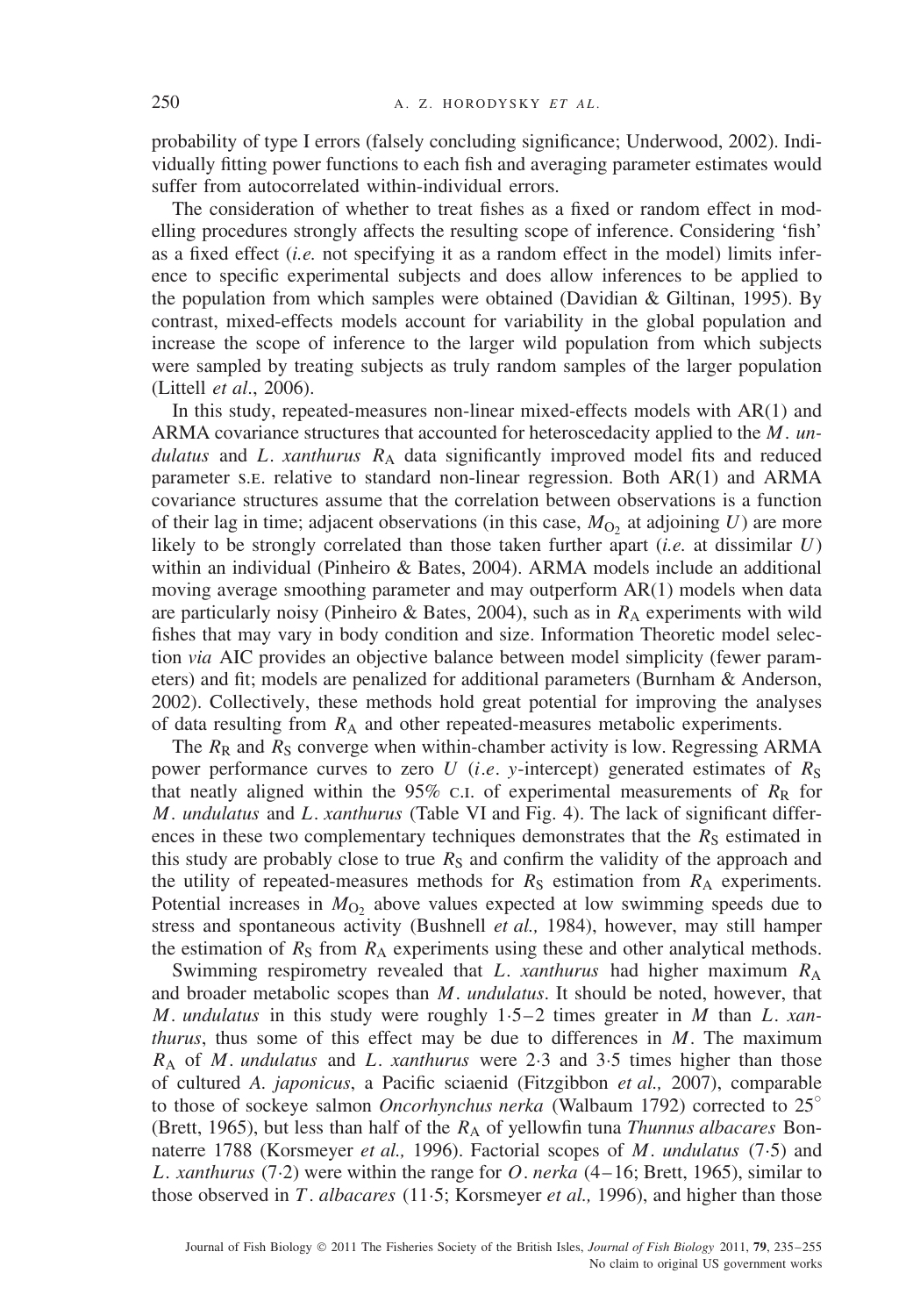observed in Atlantic cod *Gadus morhua* L. 1758 (3·1; Schurmann & Steffensen, 1997), *O*. *mykiss* (3·9; Bushnell *et al*., 1984), Pacific yellowtail *Seriola lalandi* Valenciennes 1833 (4·0; Clark & Seymour, 2006) and *A*. *japonicus* (5; Fitzgibbon *et al.,* 2007). These results suggest that the metabolic scopes of *M*. *undulatus* and *L*. *xanthurus* are typical for standard-energy-demand fishes of similar morphologies and life styles. Finally, *U*opt values for *M*. *undulatus* (3·5 BL s<sup>−</sup>1) and *L*. *xanthurus* (3·6 BL s<sup>−</sup>1) were higher than those of several sciaenids including red drum *Sciaenops ocellatus* (L. 1766) (3·0 BL s<sup>−</sup>1), *C*. *nebulosus* (2·7 BL s−1*)* and *A*. *japonicus* (1·3 BL s<sup>−</sup>1) (Videler, 1993; Fitzgibbon *et al*., 2007). Additionally, *U*opt probably approximates routine swimming velocity in highly migratory fishes, but the routine swimming velocities of more sedentary species are probably much less than *U*<sub>ont</sub> (Videler, 1993; Steinhausen *et al.*, 2005). Interspecific comparisons of *U*<sub>opt</sub> are, however, complicated by the use of numerous testing protocols (*U* increments and durations), study temperatures, individual status (wild *v*. culture), body conditions and sizes and variable life histories (Fitzgibbon *et al*., 2007).

The *R*<sup>A</sup> in fishes range widely due to diverse biochemical, morphological and physiological adaptations among taxa, allowing insights into the bounds of energy requirements and *C*. The  $C_G$  is a measure of the energy required to travel a unit difference and frequently assumes a J-shaped function with high initial  $C$  when  $R<sub>S</sub>$ dominates total  $M_{\text{O}_2}$ , low intermediate C and increasing values above  $U_{\text{opt}}$  due to steeply increasing hydrodynamic resistance with  $U$ . The  $C_N$  is a measure of the  $C$ excluding  $R<sub>S</sub>$ ; the proportional contribution of  $C<sub>N</sub>$  to  $C<sub>G</sub>$  thus increases with increasing *U*. The *C*<sub>G</sub> and *C*<sub>N</sub> of *M*. *undulatus* and *L*. *xanthurus* are classic examples of this pattern, although increases above  $U_{opt}$  are slight (Fig. 5). The  $C_G$  for *L. xanthurus* and *M*. *undulatus* appear only marginally affected over a broad range of intermediate and higher  $U$  (fairly unsubstantial  $C$  increases with  $U$ ), typical of low-drag swimming and foraging generalist fishes that have adapted for swimming performance at higher *U* (Pettersson & Hedenström, 2000). Juvenile *M. undulatus* and *L. xanthurus* may not move great distances within estuarine nursery habitats at  $25^\circ$  C; however, adults of these and many other fishes undertake pronounced offshore migrations when inshore and estuarine temperatures decline to 10–15◦ C (Murdy *et al.,* 1997). Future  $R_A$  experiments conducted at 10 and 15 $\degree$  C will permit the estimation of the energetic costs of these winter migrations.

The authors thank S. Wray, J. Lucy, J. Smith, P. Lynch and R.V. *Bada Bing* and *Sea Beaver* for their assistance in collecting study animals, and M. Luckenbach, R. Bonniwell and S. Fate provided logistical assistance and extreme flexibility in support of these experiments. Assistance with animal husbandry was graciously provided by C. Magel, L. Pace and C. Speaks; R. Seifert and T. Nania assisted with husbandry and swim experiments. Comments on a previous draft were provided by J. F. Steffensen. The authors thank the two anonymous reviewers for their thorough efforts in improving this manuscript. Partial support for this research was provided by the National Marine Fisheries Service and by an award to A.Z.H. from the International Women's Fishing Association. This is Virginia Institute of Marine Science contribution #3157.

#### **References**

Akaike, H. (1973). Information theory as an extension of the maximum likelihood principle. In *Second International Symposium on Information Theory* (Petrov, B. N. & Csaki, F., eds), pp. 267–281. Budapest: Akademiai Kiado.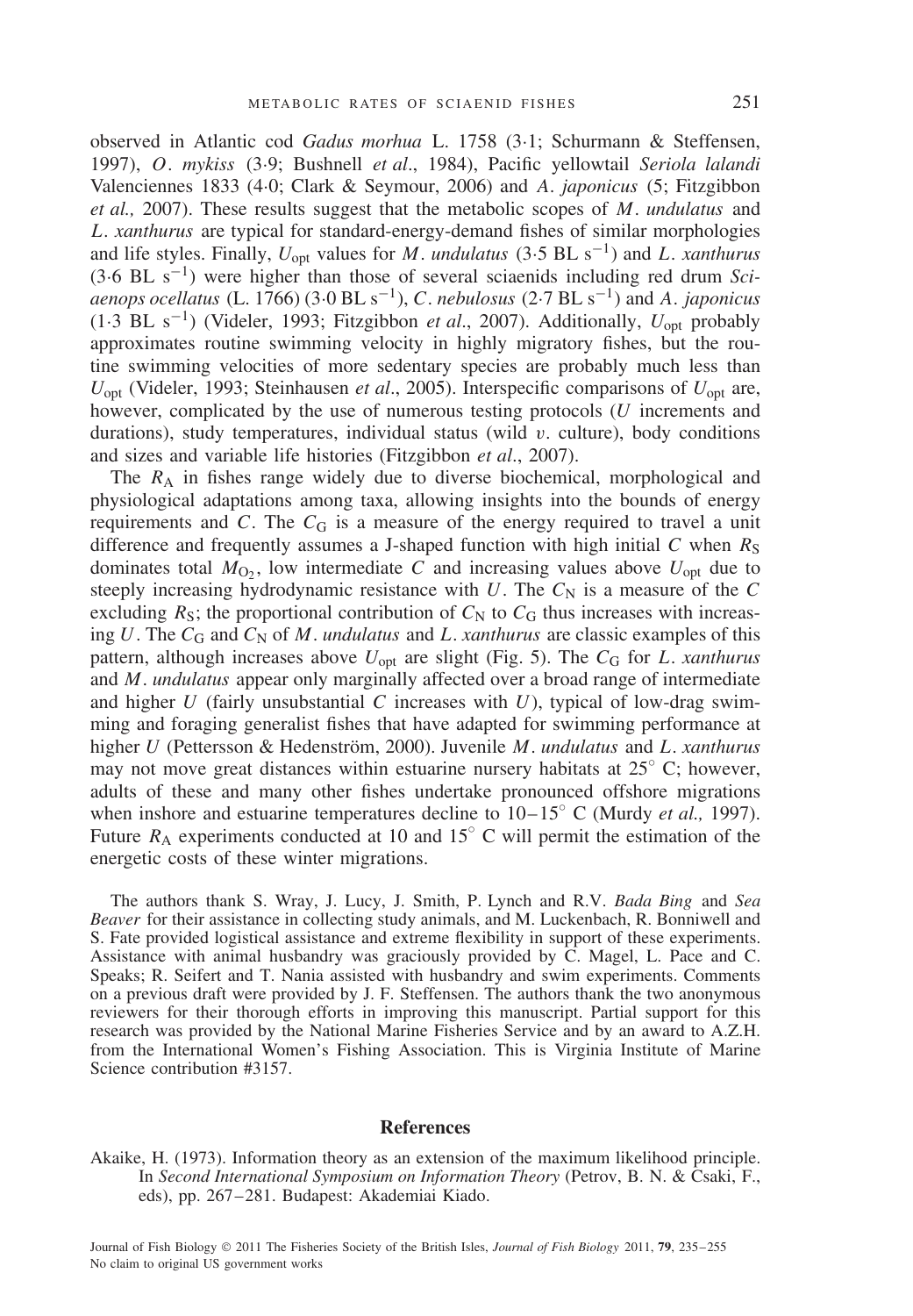- Alsop, D. & Wood, C. (1997). The interactive effects of feeding and exercise on oxygen consumption, swimming performance and protein usage in juvenile rainbow trout (*Oncorhynchus mykiss*). *Journal of Experimental Biology* **200,** 2337–2346.
- Barton, B. A. & Schreck, C. B. (1987). Metabolic cost of acute physical stress in juvenile steelhead. *Transactions of the American Fisheries Society* **166,** 257–263.
- Beamish, F. W. H. (1964). Respiration of fishes with special emphasis on standard oxygen consumption. II. Influence of weight and temperature on respiration of several species. *Canadian Journal of Zoology* **42,** 77–188.
- Beamish, F. W. H. (1974). Apparent specific dynamic action of largemouth bass, *Micropterus salmoides*. *Journal of the Fisheries Research Board of Canada* **31,** 1763–1769.
- Benetti, D. D., Brill, R. W. & Kraul, S. A. (1995). The standard metabolic rate of dolphin fish. *Journal of Fish Biology* **46,** 987–996. doi: 10.1111/j.1095-8649.1995.tb01403.x
- Blažka, P., Volf, M. & Cepela, M. (1960). A new type of respirometer for the determination of the metabolism of fish in an active state. *Physiologia Bohemoslovenica* **9,** 553–558.
- Boef, G. & Le Bail, P-Y. (1999). Does light have an influence on fish growth? *Aquaculture* **177,** 129–152.
- Boggs, C. H. & Kitchell, J. F. (1991). Tuna metabolic rates estimated from energy losses during starvation. *Physiological Zoology* **64,** 502–524.
- Boisclair, D. & Sirois, P. (1993). Testing assumptions of fish bioenergetics models by direct estimation of growth, consumption, and activity rates. *Transactions of the American Fisheries Society* **122,** 784–796.
- Boisclair, D. & Tang, M. (1993). Empirical analysis of the influence of swimming pattern on the net energetic cost of swimming in fishes. *Journal of Fish Biology* **42,** 169–183. doi: 10.1111/j.1095-8649.1993.tb00319.x
- Brandt, S. B. & Hartman, K. J. (1993). Innovative approaches with bioenergetics models: future applications to fish ecology and management. *Transactions of the American Fisheries Society* **122,** 731–735.
- Breitburg, D. (2002). Effects of hypoxia, and the balance between hypoxia and enrichment, on coastal fishes and fisheries. *Estuaries* **25,** 767–781.
- Brett, J. R. (1964). The respiratory metabolism and swimming performance of young sockeye salmon. *Journal of the Fisheries Research Board Canada* **21,** 1183–1226.
- Brett, J. R. (1965). The relation of size to rate of oxygen consumption and sustained swimming speed of sockeye salmon (*Oncorhynchus nerka*). *Journal of the Fisheries Research Board of Canada* **22,** 1491–1501.
- Brett, J. R. & Groves, T. D. D. (1979). Physiological energetics. In *Fish Physiology*, Vol. 8 (Hoar, W. S., Randall, D. J. & Brett, J. R., eds), pp. 279–352. New York, NY: Academic Press.
- Brill, R. W. (1979). The effect of body size on the standard metabolic rate of skipjack tuna, *Katsuwonus pelamis*. *Fisheries Bulletin (U.S.)* **77,** 494–498.
- Brill, R. W. (1987). On the standard metabolic rates of tropical tunas, including the effects of body size and acute temperature change. *Fisheries Bulletin* (U.S.) **85,** 25–35.
- Brill, R. W. (1996). Selective advantages conferred by the high performance physiology of tunas, billfishes, and dolphin fish. *Comparative Physiology and Biochemistry A* **113,**  $3 - 15$ .
- Brougher, D. S., Douglass, L. W. & Soares, J. H. (2005). Comparative oxygen consumption and metabolism of striped bass *Morone saxatilis* and its hybrid *M. chrysops*  $\times$  *M. saxatilis*. *Journal of the World Aquaculture Society* **36,** 521–529. doi: 10.1111/j.1749- 7345.2005.tb00400.x
- Burke, B. J. & Rice, J. A. (2002). A linked foraging and bioenergetics model for southern flounder. *Transactions of the American Fisheries Society* **131,** 120–131.
- Burnham, K. P. & Anderson, D. R. (2002). *Model Selection and Multimodel Inference: A Practical Information-Theoretic Approach*, 2nd edn. New York, NY: Springer Science and Business Media.
- Bushnell, P. G., Steffensen, J. F. & Johansen, J. (1984). Oxygen consumption and swimming performance in hypoxia-acclimated rainbow trout *Salmo gairdneri*. *Journal of Experimental Biology* **113,** 225–235.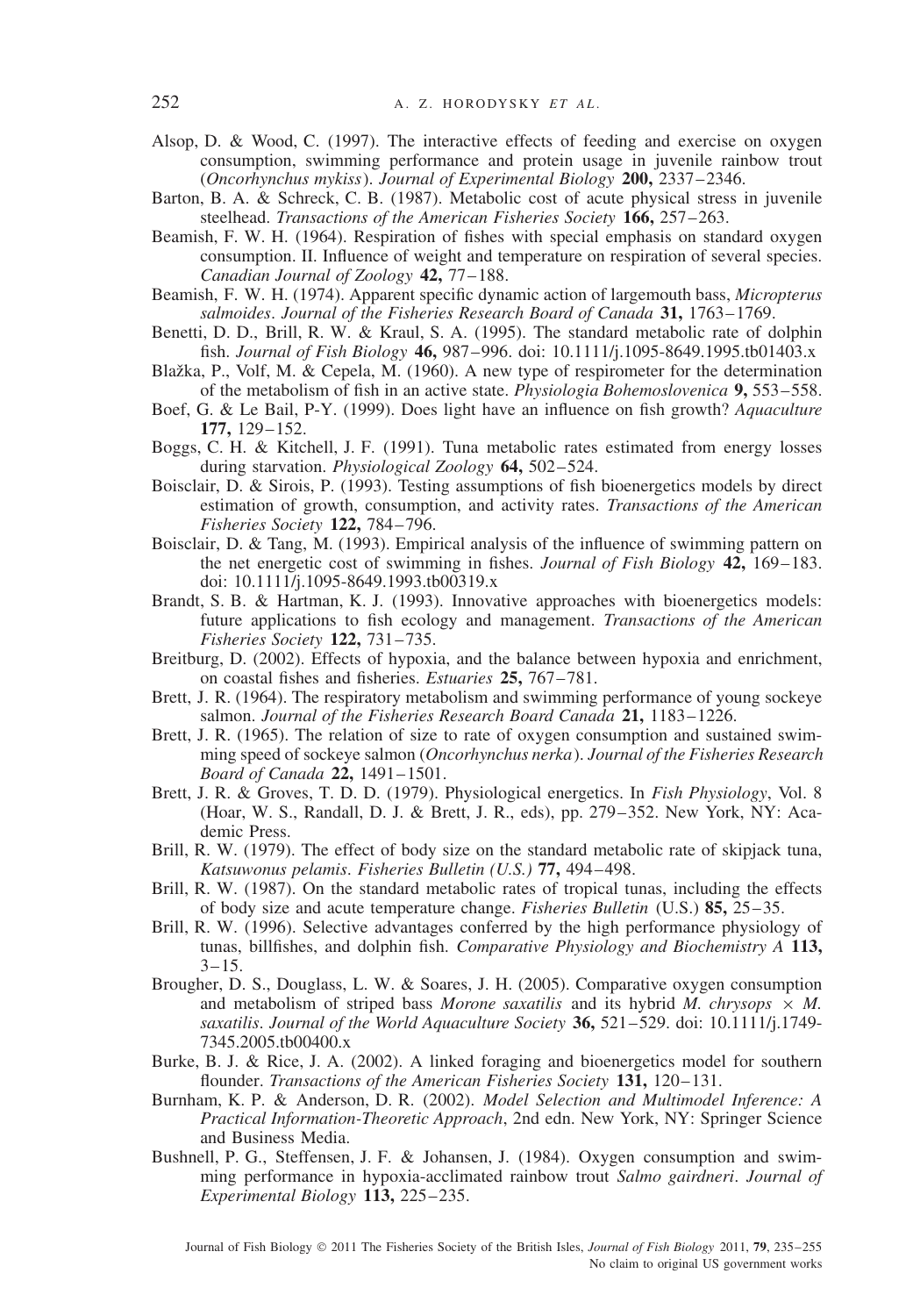- Chao, L. N. & Musick, J. A. (1977). Life history, feeding habits, and functional morphology of juvenile sciaenid fishes in the York River estuary, Virginia. *Fishery Bulletin* **75,** 657–702.
- Chapman, L. J., Kaufman, L. S., Chapman, C. A. & McKenzie, F. E. (1995). Hypoxia tolerance in twelve species of east African cichlids: potential for low oxygen refugia in Lake Victoria. *Conservation Biology* **9,** 1274–1287. doi: 10.1046/j.1523-1739.1995.90512 62.x-i1
- Chapman, L. J., Chapman, C. A., Nordlie, F. G. & Rosenberger, A. E. (2002). Physiological refugia: swamps, hypoxia tolerance, and maintenance of fish diversity in the Lake Victoria region. *Comparative Biochemistry and Physiology A* **133,** 421–437.
- Claireaux, G., Couturier, C. & Groison, A-L. (2006). Effect of temperature on maximum swimming speed and cost of transport in juvenile European sea bass (*Dicentrarchus labrax*). *Journal of Experimental Biology* **209,** 3420–3428.
- Clark, T. D. & Seymour, R. S. (2006). Cardiorespiratory physiology and swimming energetics of a high-energy-demand teleost, the yellowtail kingfish (*Seriola lalandi*). *Journal of Experimental Biology* **209,** 3940–3951. doi: 10.1242/jeb.02440
- Clarke, A. & Johnston, A. M. (1999). Scaling of metabolic rate with body mass and temperature in teleost fish. *Journal of Animal Ecology* **68,** 893–905. doi: 10.1046/j.1365- 2656.1999.00337.x
- Davidian, M. & Giltinan, D. M. (1995). *Nonlinear Models for Repeated Measurement Data.* London: Chapman & Hall.
- Dejours, P. (1975). *Principles of Comparative Respiratory Physiology.* New York, NY: Elsevier.
- Dewar, H. & Graham, J. B. (1994). Studies of tropical tuna swimming performance in a large water tunnel. I. Energetics. *Journal of Experimental Biology* **192,** 12–31.
- van Dijk, P. L. M., Tesch, C., Hardewig, I. & Pörtner, H. O. (1999). Physiological disturbances at critically high temperatures: a comparison between stenothermal Antarctic and eurythermal temperate eelpouts (Zoarcidae). *Journal of Experimental Biology* **202,** 3611–3621.
- Dowd, W. W., Brill, R. W., Bushnell, P. G. & Musick, J. A. (2006). Standard and routine metabolic rates of juvenile sandbar sharks (*Carcharhinus plumbeus*), including effects of body mass and acute temperature change. *Fishery Bulletin (U.S.)* **104,** 323–331.
- Elliott, J. M. & Davison, W. (1975). Energy equivalents of oxygen consumption in animal energetics. *Oecologia* **19,** 195-201.
- Evans, D. O. (1990). Metabolic thermal compensation by rainbow trout: effects on standard metabolic rate and potential usable power. *Transactions of the American Fisheries Society* **119,** 585–600.
- Ferry-Graham, L. A. & Gibb, A. C. (2001). Comparison of fasting and postfeeding metabolic rates in a sedentary shark, *Cephaloscyllium ventriosum*. *Copeia* **2001,** 1108–1113.
- Fitzgibbon, Q. P., Strawbridge, A. & Seymour, R. S. (2007). Metabolic scope, swimming performance, and the effects of hypoxia in the mulloway, *Argyrosomus japonicus* (Pisces: Sciaenidae). *Aquaculture* **270,** 358–368.
- Fry, F. E. J. (1947). Effects of the environment on animal activity. *Publications of the Ontario Fisheries Research Laboratory* **68,** 1–62.
- Hartman, K. J. & Brandt, S. B. (1995). Comparative energetics and the development of bioenergetics models for sympatric estuarine piscivores. *Canadian Journal of Fisheries and Aquatic Sciences* **52,** 1647–1666. doi: 10.1139/f95-759
- Hettler, W. F. (1976). Influence of temperature and salinity on routine metabolic rate and growth of young Atlantic menhaden. *Journal of Fish Biology* **8,** 55–65.doi: 10.1111/ j.1095-8649.1976.tb03907.x
- Hewett, S. W. & Kraft, C. E. (1993). The relationship between growth and consumption: comparisons across fish populations. *Transactions of the American Fisheries Society* **122,** 814–821.
- Hölker, F. (2003). The metabolic rate of roach in relation to body size and temperature. *Journal of Fish Biology* **62,** 565–579. doi: 10.1046/j. 1095-8649.2003.00048.x
- Horodysky, A. Z., Brill, R. W., Fine, M. L., Musick, J. A. & Latour, R. J. (2008*a*). Acoustic pressure and particle motion thresholds in six sciaenid fishes. *Journal of Experimental Biology* **211,** 1504–1511. doi: 10.1242/jeb.016196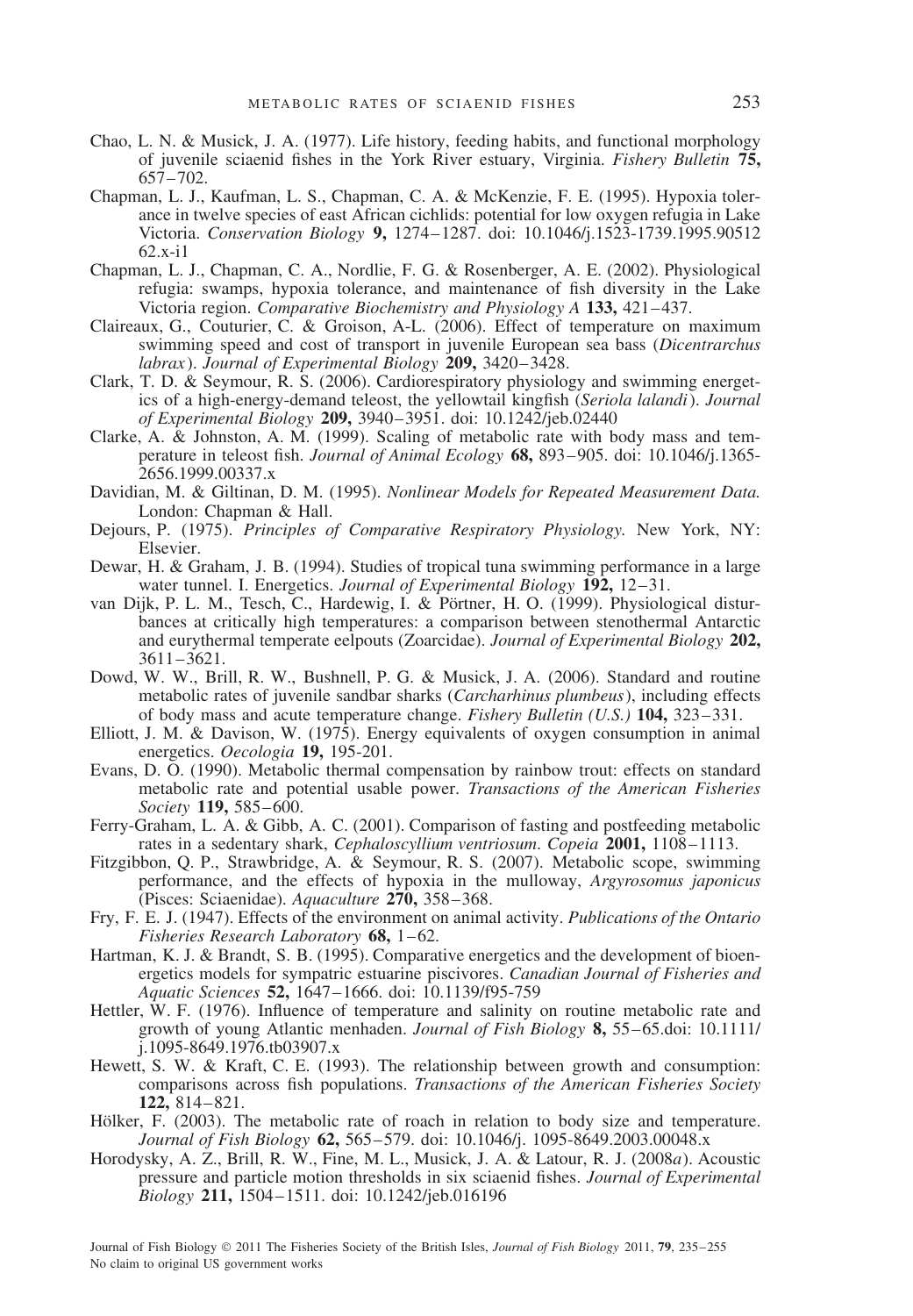- Horodysky, A. Z., Brill, R. W., Warrant, E. J., Musick, J. A. & Latour, R. J. (2008*b*). Comparative visual function in five sciaenid fishes inhabiting Chesapeake Bay. *Journal of Experimental Biology* **211,** 3601–3612. doi: 10.1242/jeb.023358
- Hoss, D. E., Coston-Clements, L., Peters, D. S. & Tester, P. A. (1988). Metabolic responses of spot, *Leiostomus xanthurus*, and Atlantic croaker, *Micropogonias undulatus*, larvae to cold temperatures encountered following recruitment to estuaries. *Fishery Bulletin* **86,** 483–488.
- Hurlbert, S. H. (1984). Pseudoreplication and the design of ecological field experiments. *Ecological Monographs* **54,** 187–211.
- Jobling, M. (1994). *Fish Bioenergetics.* New York, NY: Chapman & Hall.
- Jonassen, T. M., Imsland, A. K., Kadowaki, S. & Stefansson, S. O. (2000). Interaction of temperature and photoperiod on growth of Atlantic halibut *Hippoglossus hippoglossus* L. *Aquaculture Research* **31,** 219–227.
- Kimura, D. K. (2008). Extending the von Bertalanffy growth model using explanatory variables. *Canadian Journal of Fisheries and Aquatic Sciences* **65,** 1879–1891.
- Kitchell, J. F., Stewart, D. J. & Weininger, D. (1977). Applications of a bioenergetics model to perch (*Perca flavescens*) and walleye (*Stizostedion vitreum*). *Journal of the Fisheries Research Board of Canada* **34,** 1922–1935.
- Korsmeyer, K. E., Dewar, H., Lai, N. C. & Graham, J. B. (1996). The aerobic capacity of tunas: adaptation for multiple metabolic demands. *Comparative Biochemistry and Physiology A* **113,** 17–24.
- Krogh, A. (1914). The quantitative relation between temperature and standard metabolism in animals. *Internationale Zeitschrift für Physikalisch–Chemische Biologie*, **1,** 491–508.
- Littell, R. C., Milliken, G. A., Stroup, W. W., Wolfinger, R. D. & Schabenberger, O. (2006). *SAS for Mixed Models*, 2nd edn. Cary, NC: SAS Institute.
- MacIsaac, P. F., Goff, G. P. & Speare, D. J. (1997). Comparison of routine oxygen consumption rates of three pleuronectids at three temperatures. *Journal of Applied Ichthyology* **13,** 171–176. doi: 10.1111/j.1439-0426.1997.tb00117.x
- McCarthy, I. D. (2001). Competitive ability is related to metabolic asymmetry in juvenile rainbow trout. *Journal of Fish Biology* **59,** 1002–1014. doi: 10.1111/j.1095-8649.2001. tb00167.x
- Metcalfe, N. B., Taylor, A. C. & Thorpe, J. E. (1995). Metabolic rate, social status and lifehistory strategies in Atlantic salmon. *Animal Behavior* **49,** 431–436.
- Miller, M. J., Rowe, P. M. & Able, K. W. (2002). Occurrence and growth rates of youngof-year northern kingfish, *Menticirrhus saxatilis*, on ocean and estuarine beaches in southern New Jersey. *Copeia* **2002,** 815–823.
- Morris, D. J. & North, A. W. (1984). Oxygen consumption of five species of fish from south Georgia. *Journal of Experimental Marine Biology and Ecology* **78,** 75–86.
- Moser, M. L. & Hettler, W. F. (1989). Routine metabolism of juvenile spot, *Leiostomus xanthurus* (Lacépède), as a function of temperature, salinity, and weight. *Journal of Fish Biology* **35,** 703–707. doi: 10.1111/j.1095-8649.1989.tb03021.x
- Muir, B. S., Nelson, G. J. & Bridge, K. W. (1965). A method for measuring swimming speed in oxygen consumption studies on the aholehole *Kuhlia sandvicensis*. *Transactions of the American Fisheries Society* **94,** 378–382.
- Murdy, E. O., Birdsong, R. S. & Musick, J. A. (1997). *Fishes of Chesapeake Bay.* Washington, DC: Smithsonian Institution Press.
- Myers, G. S. (1960). Restriction of the croakers (Sciaenidae) and anchovies (Engraulidae) to continental waters. *Copeia* **1960,** 67–68.
- Ney, J. J. (1993). Bioenergetics modeling today: growing pains on the cutting edge. *Transactions of the American Fisheries Society* **122,** 736–748.
- Oikawa, S., Itazawa, Y. & Gotoh, M. (1991). Ontogenetic change in the relationship between metabolic rate and body mass in a sea bream *Pagrus major* (Temminck & Schlegel). *Journal of Fish Biology* **38,** 483–496. doi: 10.1111/j.1095-8649.1991.tb03136.x
- Pauly, D. (1981). The relationships between gill surface area and growth performance in fish: a generalization of von Bertalanffy's theory of growth. *Berichte der Deutschen Wissenchaftlichen Kommission für Meeresforschung* 28, 251–282.
- Pettersson, L. B. & Hedenström, A. (2000). Energetics, cost reduction and functional consequences of fish morphology. *Proceedings of the Royal Society B* **267,** 759–764.